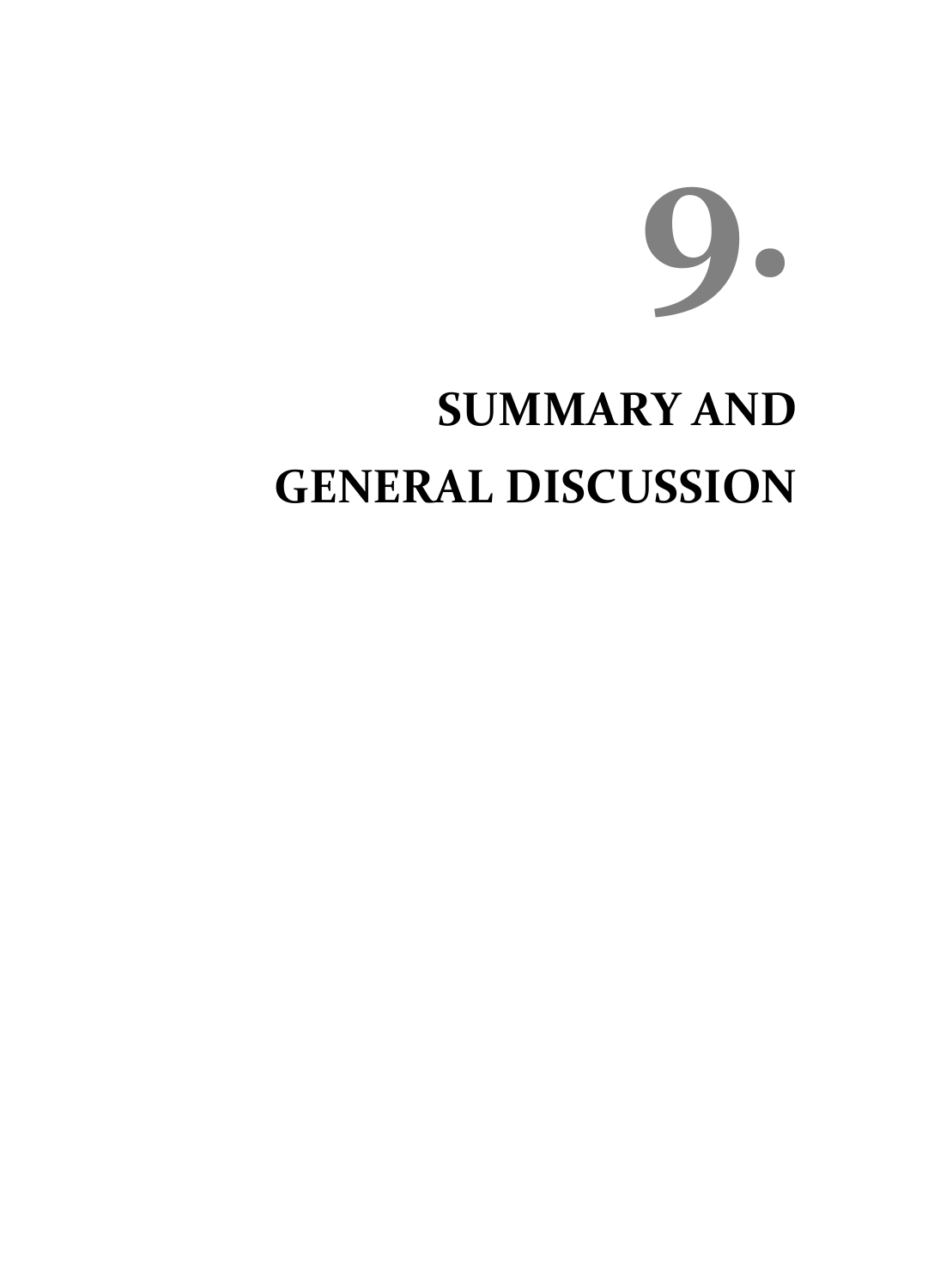#### **SUMMARY**

This thesis contributed to knowledge on the causes of individual differences between children in educational achievement by looking at the influence of genetic effects and of twinning, teachers and other environmental factors on educational achievement, as measured by teachers' reports and objective standardized tests. The teacher reports included ratings on arithmetic, language, reading and physical education. The standardized tests included pupil monitoring tests on arithmetic, reading, reading comprehension and spelling for primary school grades (Cito, 2014a; Vlug, 1997) and a national educational achievement test (Cito, 2002) administered in the final grade of primary school, at about 12 years of age, with questions on arithmetic, language, study skills and science and social studies. In addition, we extended the study of individual differences in educational achievement by also looking at their association with problem behaviors, as rated by teachers and mothers. The teacher and mother ratings of problem behavior focused on the presence of symptoms of Oppositional Defiant Disorder (ODD) and Attention Deficit Hyperactivity Disorder (ADHD) and were assessed by the short versions of the Conners' Teacher Rating Scale - Revised and the Conners' Parent Rating Scale - Revised (Conners et al., 1998; Conners, 2001). The data were collected at age 7, 9 and 12 years from mothers and teachers of twins and teachers of non-twin siblings of the twins registered with the Netherlands Twin Register (NTR). I will present a summary of the main findings of each chapter of this thesis and discuss the results, some practical implications and future research.

In the first part of this thesis, several predictors of school performance, educational achievement and problem behavior were examined. **Chapter 2** focused on pre- and perinatal risk factors, more prevalent in twins, for educational achievement. It was established that low birth weight and being small for gestational age were risk factors for lower school performance. These results were robust even after correcting for socioeconomic status (SES). The effects of these risk factors were small, especially when compared to the effect of gender of the child, which had a larger influence. Other pre- and perinatal risk factors that are more prevalent in twins are assisted conception, cesarean section, incubator time and birth complications. With the exception of mode of delivery, these risk factors negatively affected performance in physical education, but they had no other effects on educational achievement. The twinspecific risk factor zygosity had no effect. To test the assumption that twins are not different from singletons, the school performance of twins was compared to that of their non-twin siblings in a within-family design, thereby taking into account confounding of multiple demographic characteristics. There were small differences between twins and singletons in school performance when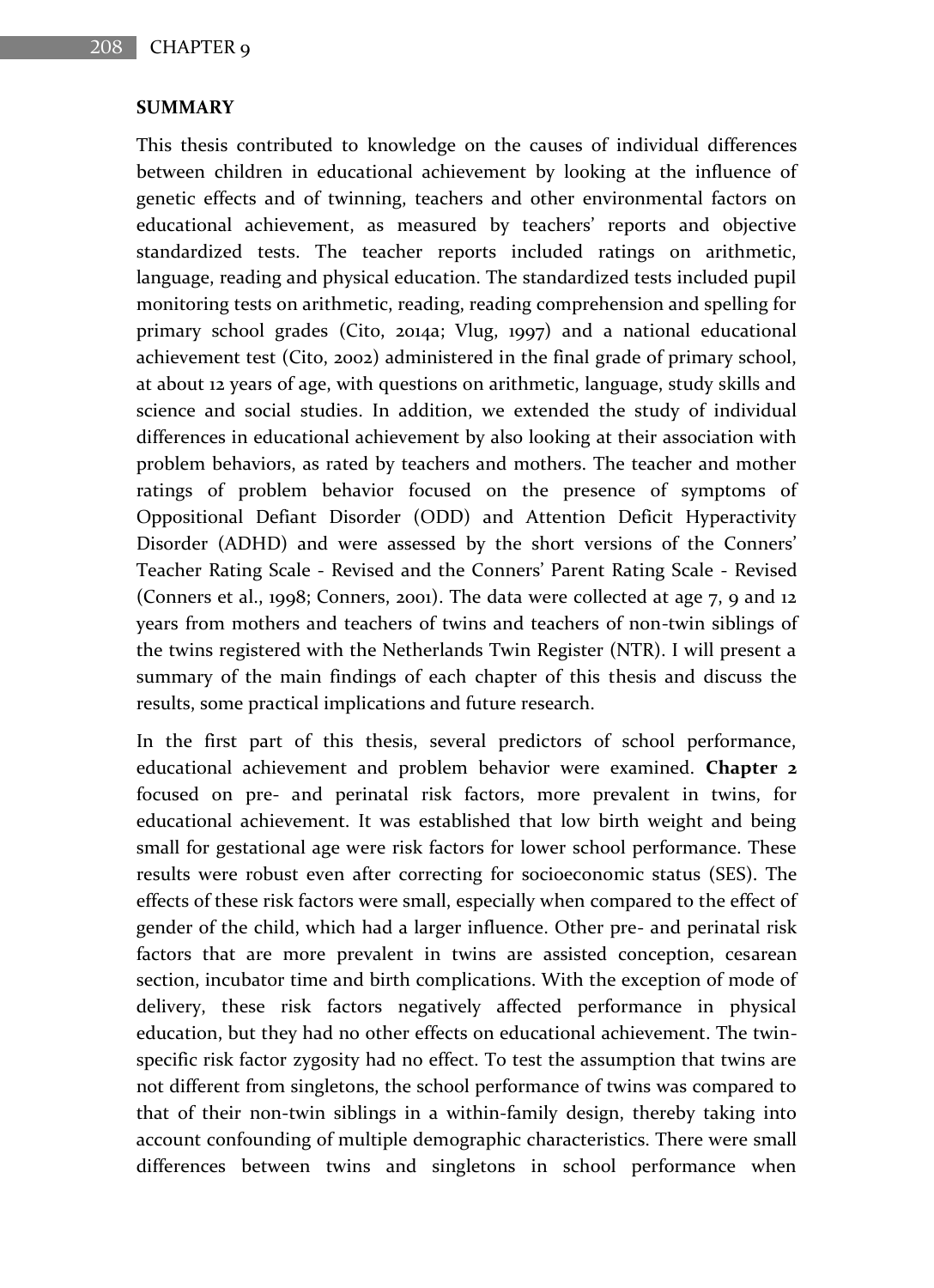comparing the twins to their older siblings, but not when comparing them to their younger siblings. Thus, birth order within the family partly explains the small differences that are often suggested to exist between twins and singletons.

Another potential factor influencing educational achievement is having a teacher of opposite gender, i.e. for boys it is suggested to be detrimental for their performance at school to have a female teacher and girls would benefit from being taught by a female teacher. In **chapter 3**, a contribution is made to the ongoing discussion in society as to whether boys might be disadvantaged by the feminization of primary education. This was done by selecting a subgroup of 12-year old monozygotic and dizygotic of opposite-sex twin pairs where one twin was taught by a male teacher whereas the other twin was taught by a female teacher. As (part of) their genotype, family background, social economic status and multiple other characteristics are more or less similar, differences within the twin pairs may be ascribed to the influence of the gender of the teacher. Boys outperformed girls in arithmetic, while girls scored higher on language and reading. Boys also demonstrated more ADHD related behavior, but these findings were independent of teachers' gender. Therefore, increasing the number of male teachers in primary education or implementing single-gender education may not be as effective to close a possible gender gap in educational achievement or ADHD behavior as suggested by some.

Although there might be some differences between groups of children, e.g. boys and girls, even children attending the same school and taught by the same teacher differ greatly in their performance and behavior at school. In the second part of this thesis, we tried to get a better understanding of why children differ in their educational achievement and problem behavior by exploring the interaction between genetic effects and the environment on educational achievement and problem behavior. The moderating influence of several (environmental) factors on the heritability of educational achievement and problem behavior was explored (Purcell, 2002). Moderation of heritability of educational achievement was investigated for gender and country of the student and moderation of the heritability of ODD and ADHD behavior was investigated for classroom sharing, gender of the student and gender of the teacher. In **chapter 4**, the heritability of educational achievement across several educational domains, i.e. arithmetic, reading, reading comprehension and spelling, across grade 1 to 6 (age 6 to 13), was estimated. Genes explained most of the individual differences in educational achievement across all grades for arithmetic (60-74%), reading (72-82%) and reading comprehension (54-63%). In contrast, the heritability of spelling was smaller in the first grade  $(33\%)$ compared to later ages (58-70%). The heritability of general educational achievement in the final grade of primary school was high  $(74%)$ . The common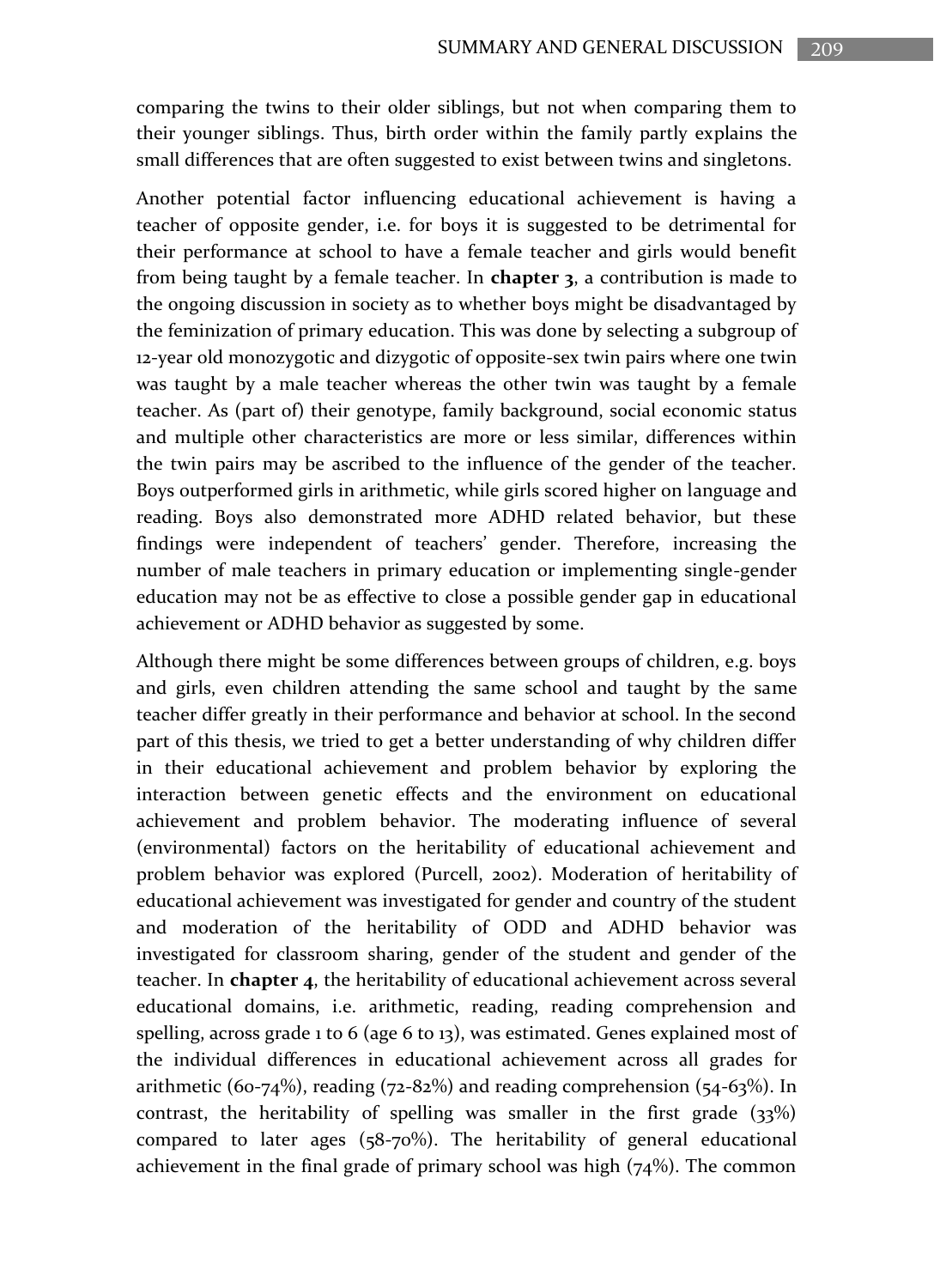environmental effects had only a small influence on the individual differences in educational achievement. Boys and girls for some educational domains differed in the average test results, but there were no differences between boys and girls in the heritability of educational achievement. This implies that the extent to which genes and the environment influence educational achievement is similar across gender (no quantitative gender differences) and that the genes that have an influence on educational achievement are the same for boys and girls (no qualitative gender differences).

In **chapter 5**, the heritability of educational achievement in the Netherlands is put into perspective by a review of the existing literature on twin studies from different countries estimating heritability of educational achievement in primary school. A PubMed search retrieved 61 studies describing studies from 6 different, mostly English speaking, countries and including subjects from 11 different cohorts. Heritability estimates varied considerably across studies as did the influence of the environmental effects. The small sample sizes, different age groups and the variety of measurement instruments are probably the main reasons for this variability. Meta-analyses of the twin correlations was done to obtain a heritability estimate in the largest sample and test for differences in the heritability between countries. The estimated mean heritability for the educational domains reading (69%), reading comprehension (49%), mathematics ( $57\%$ ) and spelling ( $44\%$ ) and for general educational achievement (66%) was moderate to high. The importance of genetic effects for educational achievement differed between the USA, UK and the Netherlands. The heritability estimates for reading, reading comprehension and mathematics were consistently high in the Netherlands whereas this was not true for the USA and UK, suggesting moderation of the heritability by country. Heritability of reading was equally high across countries (USA:  $70\%$ ; UK:  $69\%$ ; NL: 66%), but heritability of reading comprehension was larger in the Netherlands (64%) and the USA (67%) compared to the UK (38%) and heritability of mathematics was low in the USA (26%), moderate in the UK (46%) and high in the Netherlands  $(71\%)$ .

In **chapter 6**, the heritability of ODD and ADHD behavior was estimated at the ages of  $7$ ,  $9$  and 12 years. To this end, it was first tested whether the scales of the short CTRS-R measured the same underlying construct across groups, in other words, whether the scales were measurement invariant (MI) (Millsap & Yun-Tein, 2004). There were two grouping variables, i.e. gender of the teacher and gender of the student, and MI was confirmed for three of the four scales measuring ODD and ADHD behavior, namely oppositional behavior (OPP), hyperactivity (HYP) and ADHD index (ADHD). In contrast, measurement invariance did not hold for the inattention/cognitive problems (ATT) scale.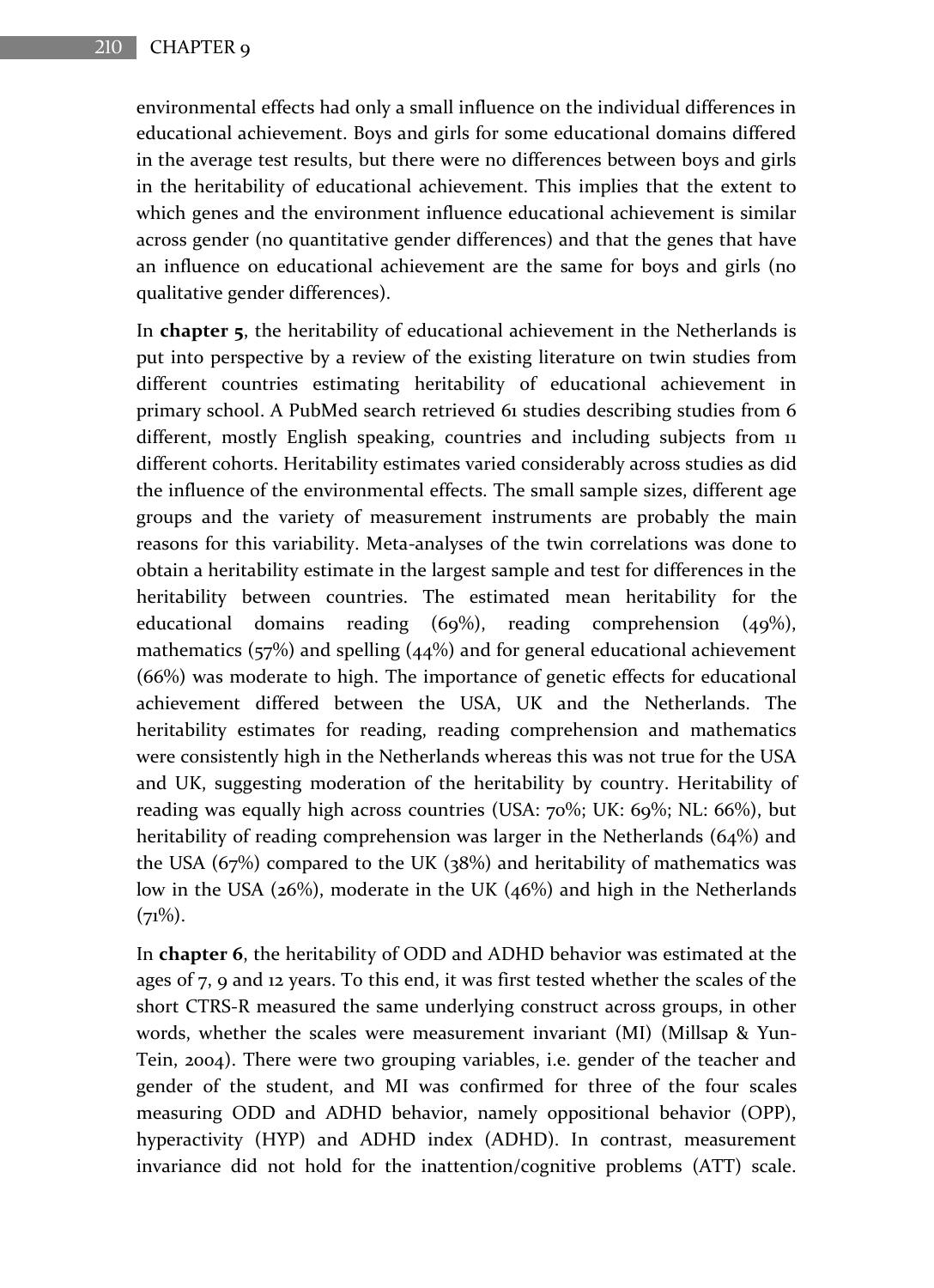Even without constraints on the factor structure the model fit was not acceptable for ATT and increasing MI levels resulted in a worsening of the model fit. This strongly questions the reliability of this scale and its use in clinical practice. After having established MI for three scales of the CTRS-R we looked at the extent to which individual differences in ODD and ADHD behavior, as measured by these scales, could be explained by genes and the environment. There were some gender differences in the etiology of ODD behavior. Heritab**i**lity was higher for boys (OPP - ST: 62-80%; DT: 12-57%) than girls (OPP - ST:  $33-46\%$ ; DT:  $25-55$ ). The ratio between the contribution of additive and non-additive genetic effects resulted in gender differences for the hyperactive component of ADHD behavior (boys - ST: 76-84%; DT: 48-51%; girls - ST: 66-75%; DT: 43-51%). The heritability for ODD and ADHD behavior at school depended in some cases on the gender of the teacher. However, the direction of the effects of gender of the teacher was not consistent across ages and within scales which makes interpreting the findings difficult. Heritability of ODD and ADHD behavior was substantially larger in children who shared a classroom (ST) compared to those who did not (DT) (boys: OPP - ST: 62-80%; DT: 12-57%; girls OPP - ST: 33-46%; DT: 25-55%; boys: HYP - ST: 76-84%; DT: 48-51%; girls: HYP - ST: 66-75%; DT: 43-51%; boys and girls: ADHD - ST: 78-88%; DT: 46-61%). The results excluded teacher bias as an explanation and indicated that the heritability of ODD and ADHD behavior is moderated by the classroom. Apparently the difference in behavior is elicited by different classroom environments, teachers and peers.

In the third part of this thesis the association between ODD and ADHD behavior and educational achievement was investigated by two genetic approaches, namely polygenic score analyses, and causality models. The association of ODD and ADHD with educational achievement is usually negative; children with these problems perform less well in school, and it is an important question what the etiology of this association might be. In **chapter 7** the effect sizes from a large genome wide association (GWA) meta-analysis of educational attainment (Rietveld et al., 2013) were used to calculate polygenic scores in an independent sample of 12-year-old children. This cohort had data on school performance, educational achievement and ADHD symptoms as well as on genome wide single nucleotide polymorphisms (SNPs) available. The polygenic scores explained up to 4, 3 and 2 per cent of the variance in school performance, educational achievement and ADHD behavior, respectively. Clearly, some of the genetic variants that influence educational attainment in adults also have an effect on school performance and educational achievement in children. Moreover, the genetic variants also had a significant effect on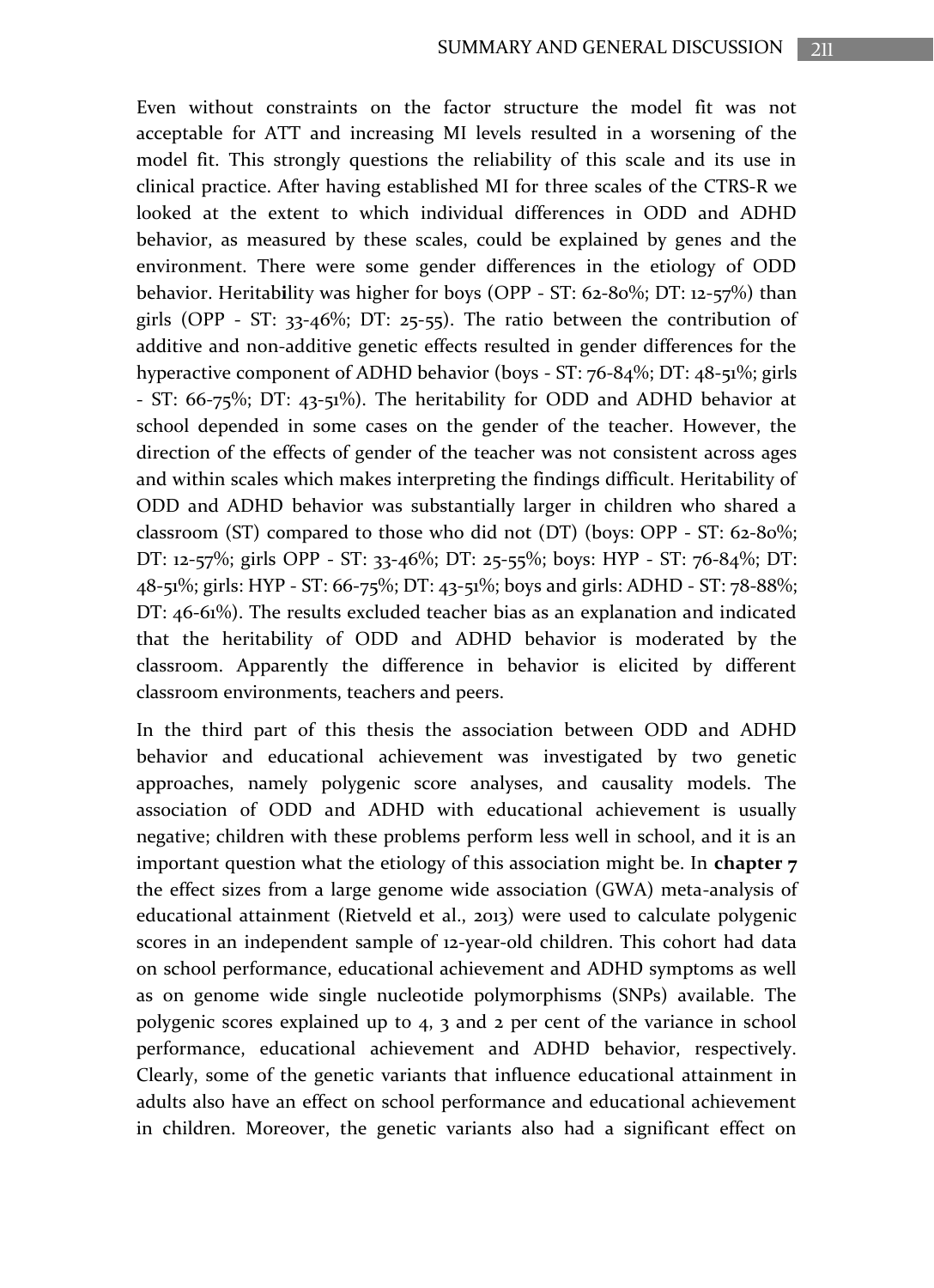ADHD behavior. This confirms at the measured genotype level a genetic association between educational achievement and ADHD.

The question that remains is whether this genetic correlation is due to genetic pleiotropy, where the same genetic variants influence multiple (brain) phenotypes, or due to a causal effect of ADHD on educational achievement. The genetic variants causing ADHD will then indirectly also cause low educational achievement. The causal hypothesis of a detrimental effect of ODD and ADHD behavior on educational achievement has high face validity: being genetically predisposed to ADHD, for instance, could make it harder to concentrate at school, leading to lower educational achievement. In **chapter 8** the hypothesis of a causal effect was tested against the null hypothesis of genetic pleiotropy in a large genetically sensitive sample. Children who displayed more ODD or ADHD behavior scored lower on educational achievement and this was true for ODD and ADHD behavior measured at the same age as well as 5 years earlier. The results suggest a causal effect as most likely explanation for the association between ADHD and educational achievement. First, in genetically identical twins, the child who shows more ADHD behavior than his co-twin also performs worse at school. Thus within genetically identical twin pairs, a design correcting for possible genetic confounding, there was a negative association between ADHD behavior and educational achievement. Second, both the crosssectional and longitudinal genetic and environmental correlation between ADHD and educational achievement were significant. The genetic as well as the environmental effects with an influence on ADHD behavior also affected educational achievement, supporting the causal effect hypothesis. The results for ODD behavior and educational achievement were less consistent, due to a lack of power, and only partly supported a causal effect. Thus, the causal effect for ODD behavior on educational achievement could not be falsified.

### **GENERAL DISCUSSION**

In the last decade (2003-2013) the number of twin births in the Netherlands decreased from 18.3 to 16.5 per 1.000 births (Wobma & Garssen, 2014). This decline in twin births is, in general, seen as a positive trend since twin births are often associated with a higher prevalence of risk factors during pregnancy and birth (Glasner et al., 2012). These risk factors include prematurity, low birth weight and birth complications and have a higher prevalence in twins than in singleton births. They all tend to be associated with negative health outcomes and possibly also with a negative influence on educational achievement (Khadem & Khadivzadeh, 2010; Lundgren & Tuvemo, 2008; Wagenaar et al., 2008). In this thesis we describe that low birth weight and being small for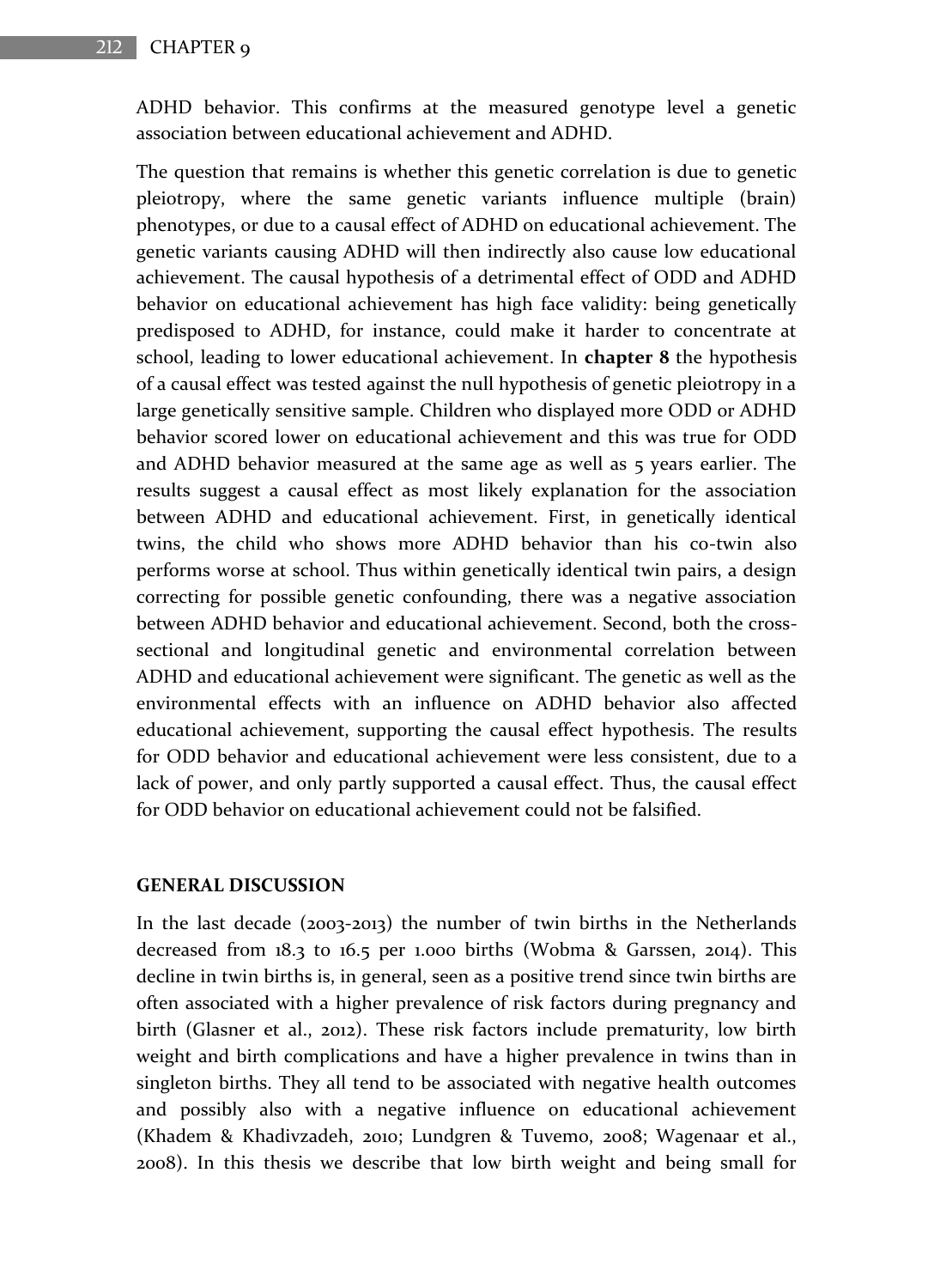gestational age were indeed relevant risk factors for educational achievement, but in comparison to the effects of socioeconomic status (SES) and gender, their effects were rather small.

The average difference in birth weight between twins and singletons is more than 1000 grams (De Geus et al., 2001) and the gestational age of twins is on average 3-4 weeks shorter than that of singletons (Gielen et al., 2010). This raises the question whether these pre- and perinatal risk factors, which are more prevalent in twins, might explain the differences between twins and their nontwin siblings that often have been suggested for general cognitive ability and educational achievement. The results of **chapter 2** indicate that, in 7-year-olds, there are small differences in educational achievement between twins and their non-twin siblings. However, when taking into account the birth order within the family, the differences between twins and siblings disappear. Because twins often are the last born children in a family, not taking into account birth order even when using an optimal design that compares twins to their own siblingsmight lead to the wrong conclusion that 'being a twin' is a risk factor for lower educational achievement. This is an important finding, also suggesting that preand perinatal risk factors that are more prevalent in twins do not lead to long term twin-sibling differences and it is supported by observations that the small observed differences due to birth order dissipate when the twins grow older. From research in other domains, such as general cognitive ability (Webbink et al., 2008), body composition (Estourgie-van Burk et al., 2010) and development of ADHD symptoms (Robbers et al., 2011), it is known that the differences between twins and singletons disappeared at later ages and that twins do not seem to differ from singletons in educational achievement, behavior or health (Petersen et al., 2011) and twin data are a valuable resource to draw conclusions about heritability that may be generalized to the population at large.

A further consideration is whether the twin pairs in the study sample from the NTR were representative of the general population of twins in the Netherlands. Exclusion criteria for analyses of phenotypes reported on in this thesis by teachers were a disease or handicap that interfered severely with daily functioning, and attendance of specialized education. In the Dutch educational system, special schools are available for children who need extra care due to learning problems, physical and/or mental disabilities or behavioral disorders. This means that the lower end of the distribution was not represented in the teacher sample for both twins and singletons. A bias would be present when more twins are referred to specialized education compared to non-twin singleton children. To our knowledge, there are no national statistics available on the percentage of multiples attending specialized education. As indicated before a large percentage of children are part of a multiple (Wobma & Garssen,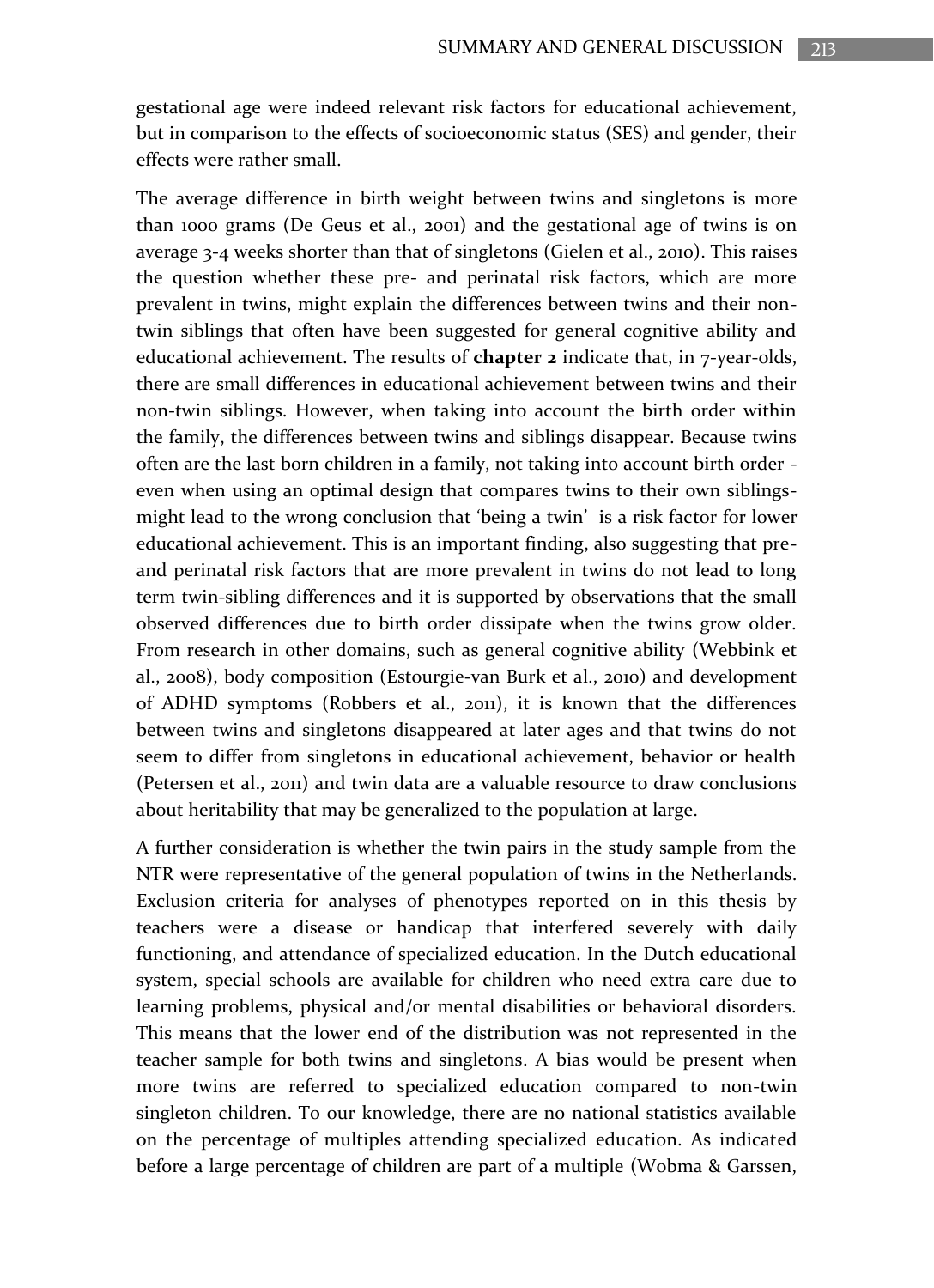2014) and it is astonishing that no data are available on the total number of twins in specialized education. In our sample, parents reported for approximately 4 per cent (age 7: 2.9%; age 9: 5.2%; age 12: 5.3%) of the twins that they attended specialized education while in the Netherlands around 5 per cent of all school aged children attend some type of specialized education (CBS Statistics Nederland, 2014). However, this lower percentage in NTR twins may not accurately reflect the percentage of Dutch twins in specialized education. Parents might have more often decided to refrain from participating in research of the NTR when one of their children is a child with special needs.

With a unique design of identical twin pairs discordant for the gender of their teacher and dizygotic twins of opposite-sex concordant for the gender of their teacher, we made a contribution to the ongoing debate in the media and society about the declining number of male teachers in the educational system and its negative effect on the performance and behavior of boys in school. Some people argue that a same-gender teacher enhances the performance of a child at school because students identify themselves more with a same-gender teacher (Carrington, Tymms & Merrell, 2008), teachers feel more competent with a same-gender student (Powell & Downey, 1997) or by the effects of stereotype threat (Steele, 1997). However, we found no evidence for an effect of a samegender teacher on educational achievement or ADHD behavior.

An underlying issue in this debate is whether boys are actually underperforming at school compared to girls ('boys problem') (Ailwood, 2003; Carrington, Tymms & Merrell, 2008; van Langen & Driessen, 2006). The existence of an overall lower performance for boys compared to girls has not been found in our primary school sample. However, substantial traditional gender differences were observed with boys scoring higher on numeracy domains and girls performing better on literacy domains. Boys received higher teacher ratings for arithmetic and performed much better on the standardized tests for arithmetic whereas girls received higher teacher ratings for language and reading and performed somewhat better on the standardized tests for language and reading comprehension. These gender differences are also present in the recent national cohorts of Dutch primary school children participating in the educational achievement test administered in the final grade (Cito, 2014b). The percentage of boys, in the NTR data, scoring in the highest category of the total score of the educational achievement test was somewhat higher than the percentage of girls. It should be noted that boys are more likely to have to repeat a grade and are more often attending specialized education with a ratio for boys and girls of approximately 2.5:1 (CBS Statistics Nederland, 2014). This suggests that boys are overrepresented among the underperformers as well as the high performers.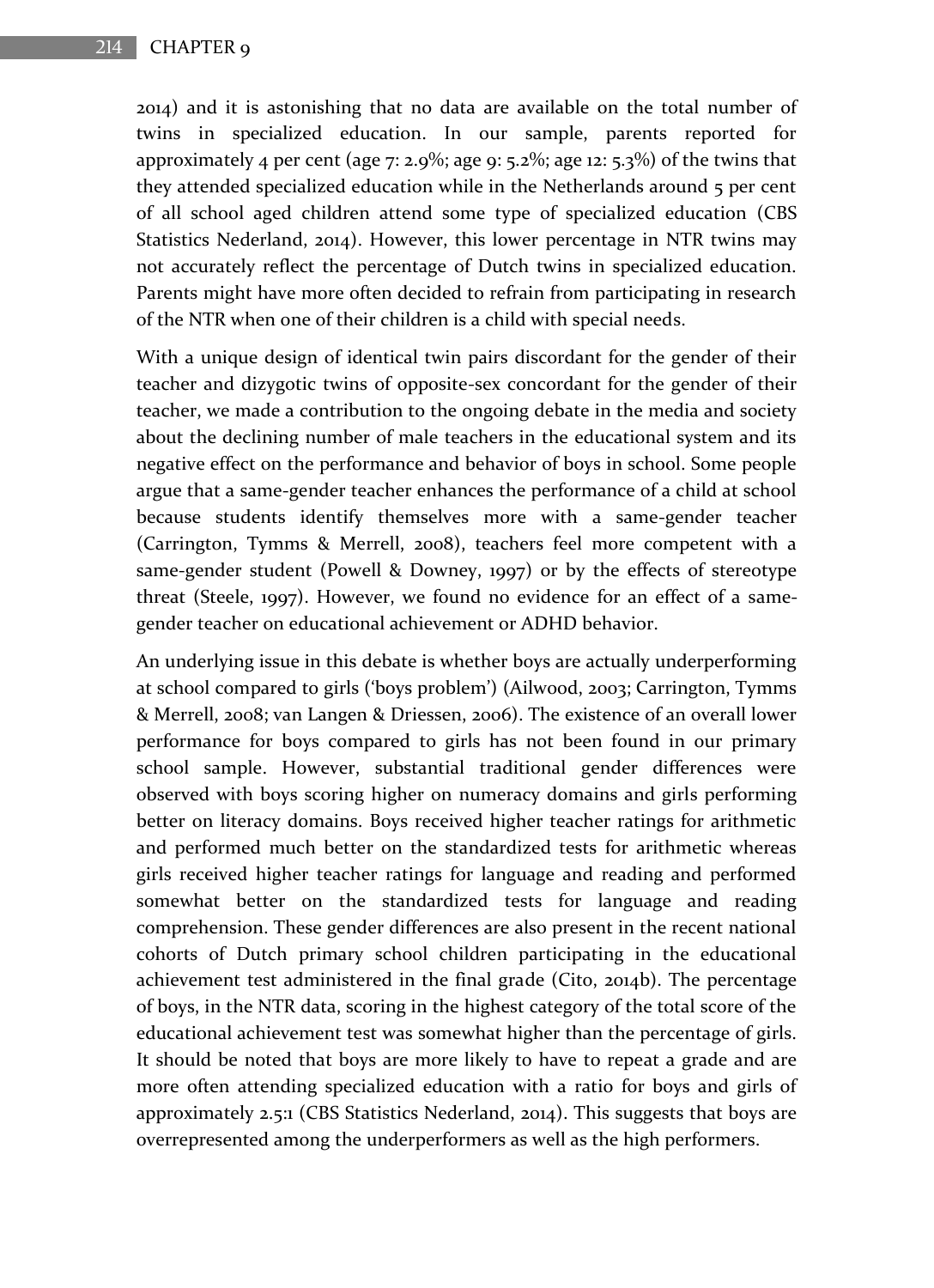Mean differences between boys and girls explain part of the variance in educational achievement between children, but even after taking these gender differences into account, there are large differences between children in their educational achievement. The underlying causes, genes or the environment, of these individual differences in educational achievement between children are the same for boys and girls as was shown in **chapter 4**. Heritability of educational achievement is substantial and relatively stable across all grades of primary school in the Netherlands in both genders. Genes are the most important cause of individual differences between children in their educational achievement for the core educational domains, i.e. arithmetic, reading (comprehension) and spelling. This contrasts with general cognitive ability where, in children, the environment explains the largest part of the individual differences (Van Soelen et al., 2011). The heritability of general cognitive ability increases significantly and linearly from  $41\%$  in childhood (9 years) to  $55\%$  in adolescence (12 years) and to  $66\%$  in young adulthood (17 years), as demonstrated in a sample of 11,000 pairs of twins from four countries (Haworth et al., 2010). In the NTR, the heritability of general cognitive ability at younger ages is estimated even lower (Bartels et al., 2002).

Often general cognitive ability is thought to be an 'innate' ability while educational achievement is seen as the result of several factors, including but not limited to general cognitive ability. Hence, it seems counterintuitive that the heritability of educational achievement is higher than the heritability of general cognitive ability. One hypothesis for this difference is that the homogeneity of education reduces differences in the environment and, as a result, individual differences between children in educational achievement can to a greater extent be explained by genes (Heath et al., 1985). Studies in preschool children report a much larger influence of the common environment, shared by all children in a family, on, for example, reading (Byrne et al., 2009; Oliver, Dale & Plomin, 2005), than has been found for school going children (Kovas et al., 2013). It could be that the common environment for educational achievement mainly consists of the educational system and school environment, whereas the common environment that influences general cognitive ability has many more aspects. Obviously, ' common environment' for twins and siblings can only be 'common' when twins go to the same class or school and common environment for siblings of different ages also will be less, as they nearly always attend different classes. Homogeneity of the school environment and educational system would reduce the impact of the common environment on educational achievement but not necessarily on general cognitive ability. The influence of the common environment on general cognitive ability clearly decreases when children grow up (Bartels et al., 2002; Haworth et al., 2011). An influential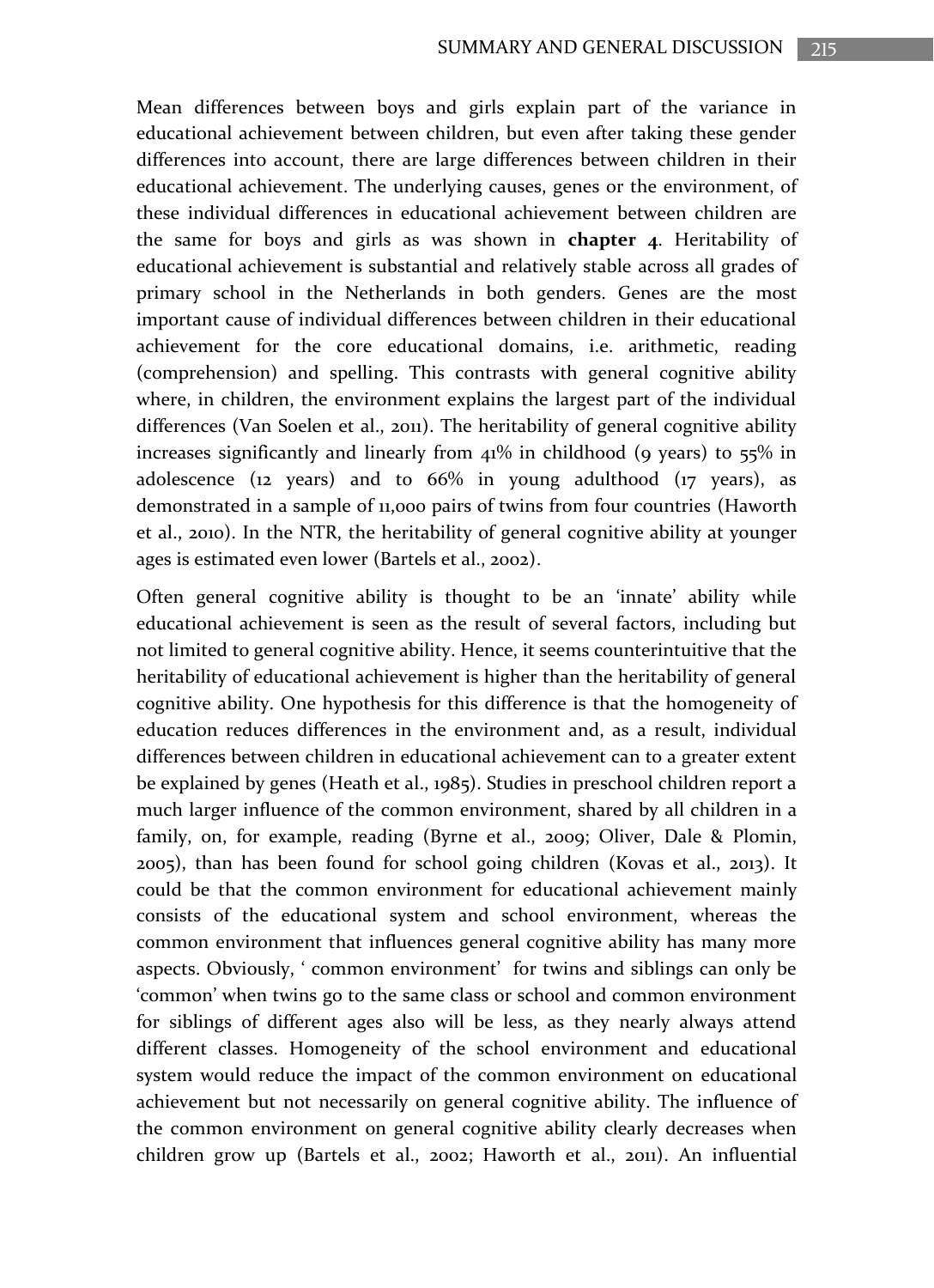hypothesis states that one reason is that children increasingly have the opportunity to select their own unique environments when they grow up (Deary et al., 2012; Molenaar et al., 2013).

Although heritability of educational achievement is high in most Western societies, which is reflected in the overview presented in **chapter 5**, there are some differences between countries. In the Netherlands, heritability was consistently high across different educational domains whereas the variability in estimates was larger across different educational domains for the USA and UK. This is an indication of moderation of the heritability by country. An explanation might be that the equality in income and circumstances under which children grow up, but importantly also the heterogeneity in educational opportunity, is larger in the Netherlands compared to the USA and the UK.

The consequence of the homogeneity in an educational system is that it will highlight the innate individual differences between children as reflected in the high heritability (Harlaar et al., 2012; Kovas et al., 2013). What must be kept in mind is that heritability does not equal determinism. The variance between children may be heritable, but the mean of a population or a group can be positively influenced by a good quality school environment. High heritability in a homogeneous school environment can imply that children with a predisposition for lower educational achievement will have to struggle while children with a genetic advantage can excel at school without ever tapping their full potential. High heritability therefore supports the importance of differentiation in teaching. The double challenge for primary school teachers is to make sure that children, who have more difficulty at school, will learn reading, writing and arithmetic, but that those who have it easy are still sufficiently challenged. Classroom teaching might not be the best method to achieve this goal and a more personalized approach to learning may be warranted. Unfortunately, the increasing number of children per teacher and the demand on teachers with regard to administrative duties might preclude teachers from customizing their lessons to the needs of each child.

Some parts of a child's environment that we regard as 'common', or shared by children from the same family, like parental educational level, are influenced by parental genotype (Rietveld et al., 2013; Vinkhuyzen et al., 2010). Because the children share genes with their parents, the genes of a child can become correlated with its environment, i.e. passive gene-environment (GxE) correlation. The common environment did not seem to have much of an influence on educational achievement in children when correcting for this genetic confounding. However, there are several mechanisms through which the common environment, e.g. SES and parental upbringing, can still influence educational achievement. The common environment can have an influence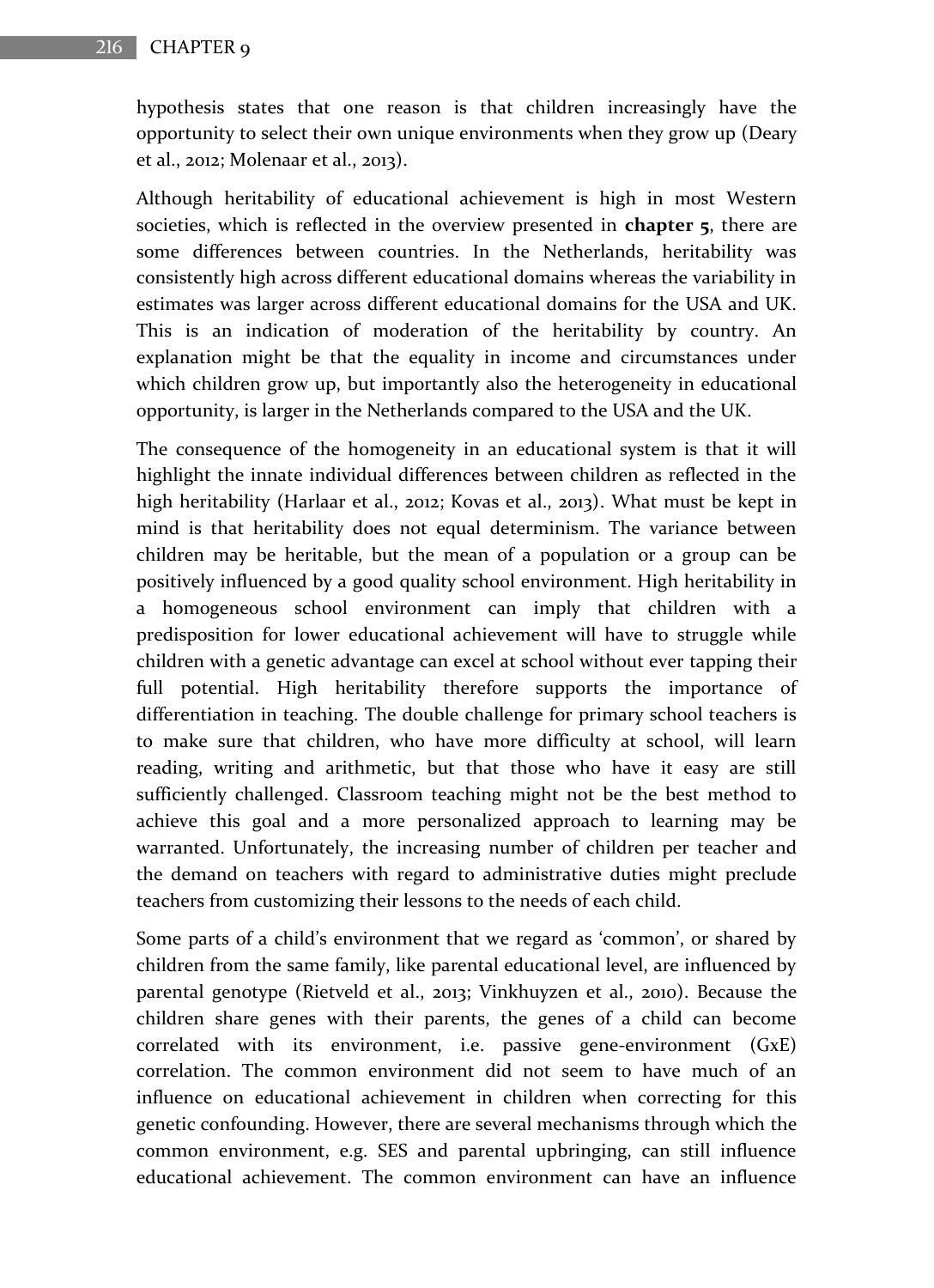through gene-environment interaction, thereby having a different influence on siblings who have different genotypes. Also, the influence of the environment may not be uniform across the entire distribution, for example, the influence of the environment appears to be larger in so called high-risk home environments (low SES) while it has no influence in more advantaged homes (Scarr-Salapatek, 1971; Turkheimer et al., 2003). It could also be that the impact of the common environment on a child's educational achievement may be at a child-specific level rather than at a family-wide level (McGue & Bouchard Jr, 1998). The interaction with the teacher at school, for example, may be experienced rather differently by children from the same family, transforming these common environmental factors into unique environmental effects (Somersalo, Solantaus & Almqvist, 2002).

A favorable role for factors like SES and parental upbringing has been shown in adoption studies were children grow up in the same environment with parents that they are not genetically related to. Adoptive families mostly have a SES above average while the opposite is true for the biological families. Adoption studies found that general cognitive ability and educational achievement of adopted children was higher than of their non-adopted biological siblings, who were raised by their birth parents (Maughan, Collishaw & Pickles, 1998; Scarr & Weinberg, 1983; Van IJzendoorn, Juffer & Poelhuis, 2005). However, the scores for the adopted children were lower than those for the biological children of their adoptive parents and individual differences among them were more related to differences among their biological than adoptive parents, whether they lived together or not. Young siblings were found to be quite similar, whether genetically related or not, but adolescents' general cognitive ability scores were similar to those of their parents and siblings only if they were biologically related (Scarr & Weinberg, 1983).

Educational achievement is known to relate to childhood problem behaviors, including ODD and ADHD. Expression of these behaviors appears to be sensitive to the classroom setting. The heritability estimates of both ODD and ADHD behavior were much larger in children sharing a classroom compared to children in different classrooms. Different classrooms with different peers, teachers and classroom settings trigger different behavior in children depending on their genotype (Eaves, 1984). A teacher might be a very important factor in the expression of the problem behavior in a child with a predisposition for ODD or ADHD. Teachers differ in, for example, the structure of their teaching and the rules children have to comply with in the classroom. When a child displays, for example, ADHD behavior in the classroom, which is to a large extent genetically influenced, a teacher will respond to the behavior of this child in his or her own way. As a consequence the behavior of the teacher changes the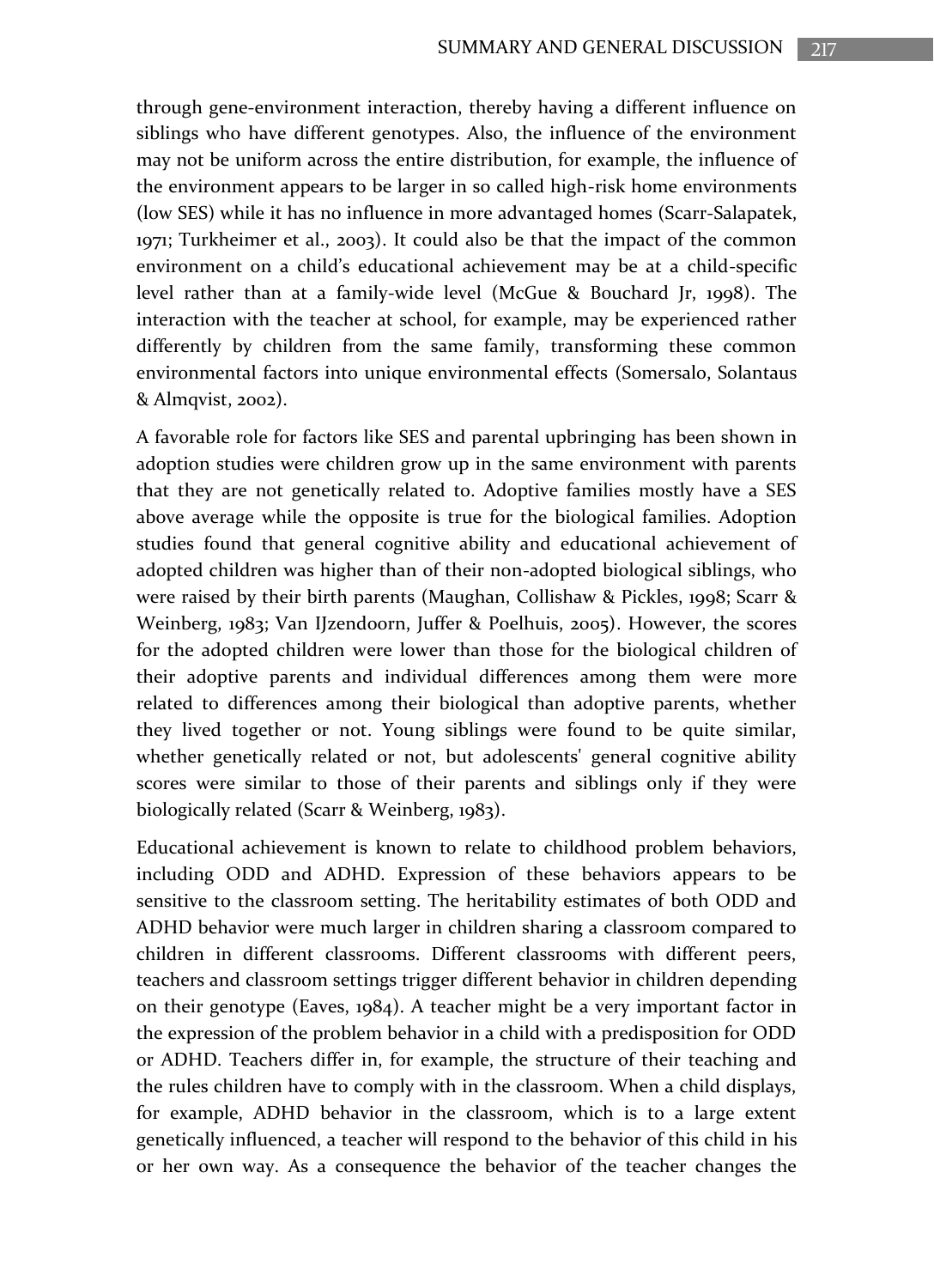environment which can then have an influence on the child's expression of the genes associated with ADHD behavior. These findings are clinically relevant as it implies the possibility for the school to implement teacher based interventions to buffer against the genetic vulnerability of developing ODD or ADHD (Reinke & Herman, 2002).

Raters can have their own perception on behavior which makes ratings by the same person of multiple children more similar. Although this type of rater bias was ruled out as an explanation, the lower heritability of ODD and ADHD behavior for children in different classrooms may be the result of other rater effects. It has been demonstrated that, when rater specific factors are genetically influenced, heritability estimates depend on whether children are assessed by the same rater or by two different raters (Kan et al., 2014). When heritability estimates for ADHD behavior are based on ratings from different teachers only the component of the phenotype that they both agree on, the common component, is estimated while the rater specific component ends up in the environmental effects (McLoughlin et al., 2011; Merwood et al., 2013). When the same teacher rates both members of a twin pair the component that only the teacher observes, the rater specific component, will contribute to the genetic effects which results in a higher estimated heritability.

The interpretation of the heritability in the presence of rater specific genetic factors requires caution, but the existence of rater specific factors is not inconsistent with GxE interaction. The more environments differ the less genetic variance tends to be shared between raters observing a child in the different classroom environments. This also explains the finding that the genetic overlap between mother and father ratings is larger than between parent and teacher ratings (Merwood et al., 2013). In primary school, children are sometimes taught by two teachers, for example when teachers do not work fulltime, as is increasingly common in the Netherlands. Ratings from two teachers each rating both children from a twin pair sharing a classroom could improve our understanding of GxE interaction and the contribution of rater specific genetic factors to ODD and ADHD behavior.

**Chapter 6** reports that for ADHD, additive as well as non-additive (dominant) genetic effects were relevant for the differences between children. ADHD seems to be influenced by interactions between genes and is not just a summation of the effects of the different genes. Such strong evidence for the influence of interacting genes is hardly ever seen for other behavioral traits or disorders (Burt, 2009). This is somewhat surprising given the large comorbidity between ADHD and other disorders, e.g. externalizing behavior (Angold, Costello & Erkanli, 1999). To examine this difference in genetic architecture between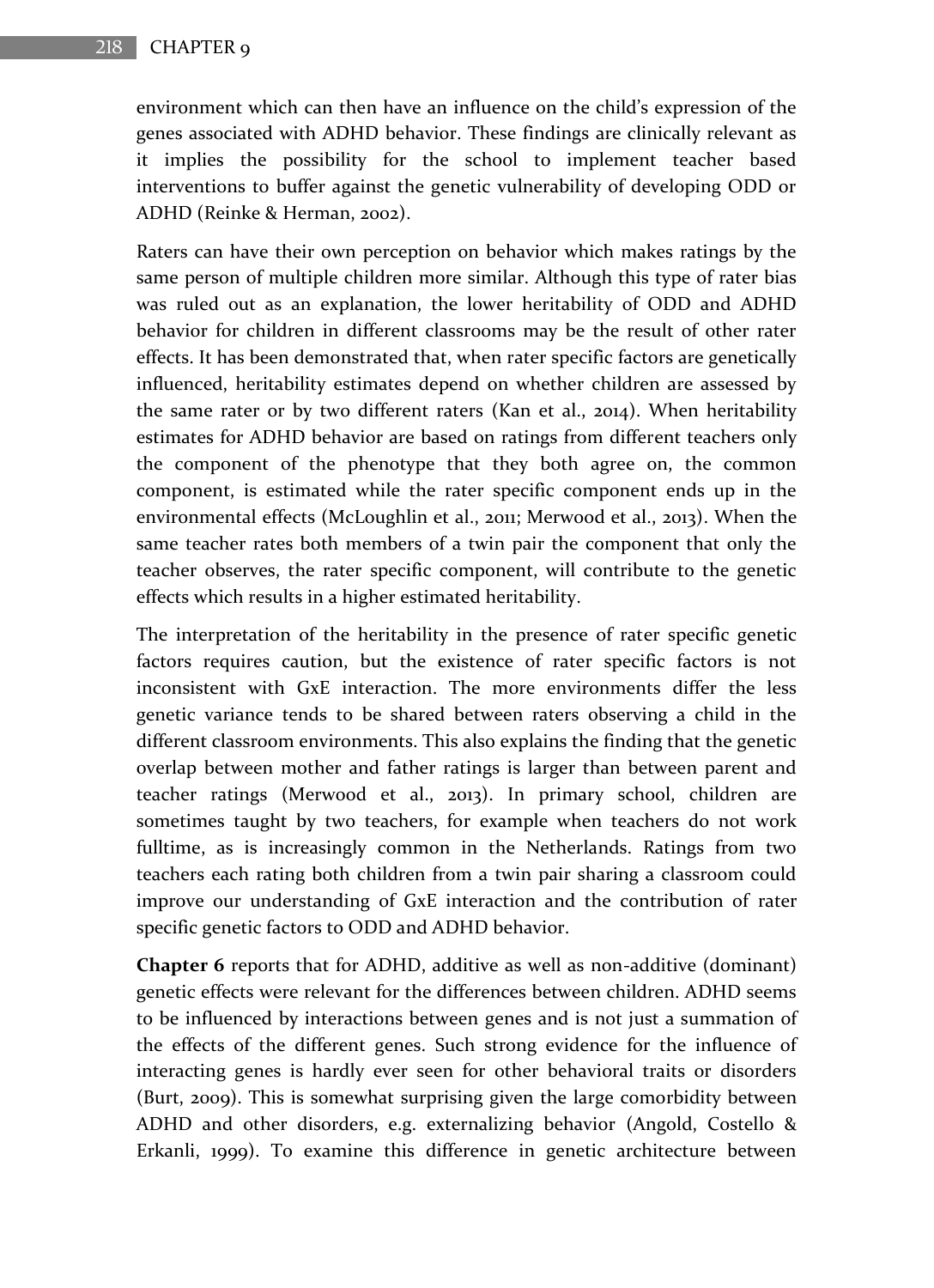ADHD behavior and other childhood psychopathologies is an important future research step.

A clinically relevant finding from **chapter 8** is that the negative association between ADHD behavior and educational achievement is likely to be due to a causal effect of ADHD behavior on educational achievement instead of genetic pleiotropy, where the same genetic variants have an effect on both ADHD behavior and educational achievement. This indicates that a behavioral intervention or medication prescription, leading to a reduction in symptoms of ADHD (King et al., 2006; Schachter et al., 2001), will also indirectly, through the causal chain, improve the educational achievement of children. The effects of prescription of medication for ADHD on the performance at school have been investigated in earlier research. When medication use resulted in a decrease in symptoms of ADHD, children were indeed better able to stay focused and completed more of their school work (Brown et al., 2005; Prasad et al., 2013). The influence on the actual educational achievement was only modest and evidence was less convincing.

This outcome is independent of the current discussion on whether children are nowadays too often diagnosed with ADHD and prescribed medication. It is well recognized that an ADHD diagnosis can be considered the extreme end of the normal distribution of inattentive and hyperactive symptoms in the population (Groen-Blokhuis et al., 2014; Lubke et al., 2009). However, it seems that the perception of what is normal for a child of a certain age has changed over the years. Data from the NTR indicate that the number of symptoms associated with ADHD, as reported by parents, has remained very similar over a period of 25 years. If more children have received an ADHD diagnosis and are prescribed medication, there are other reasons beyond the number of symptoms that contribute to such an increase.

A next important next step towards understanding the underlying causes for individual differences between children in behavior and educational achievement would be to investigate the causes of continuity and change. There are two main hypotheses with regard to the underlying mechanisms of development (Rowe & Britt, 1991). A transmission model assumes that educational achievement at different grades is causally linked and preceding experiences are transmitted to later time points. A liability model assumes a stable underlying liability which explains the association between educational achievement in different grades. In a longitudinal twin study across all grades of primary school, these models can be studied at the genetic and environmental level. Genetic and environmental effects might exert their influence on educational achievement through the same or different developmental models. The mechanisms underlying continuity are especially important as the longer a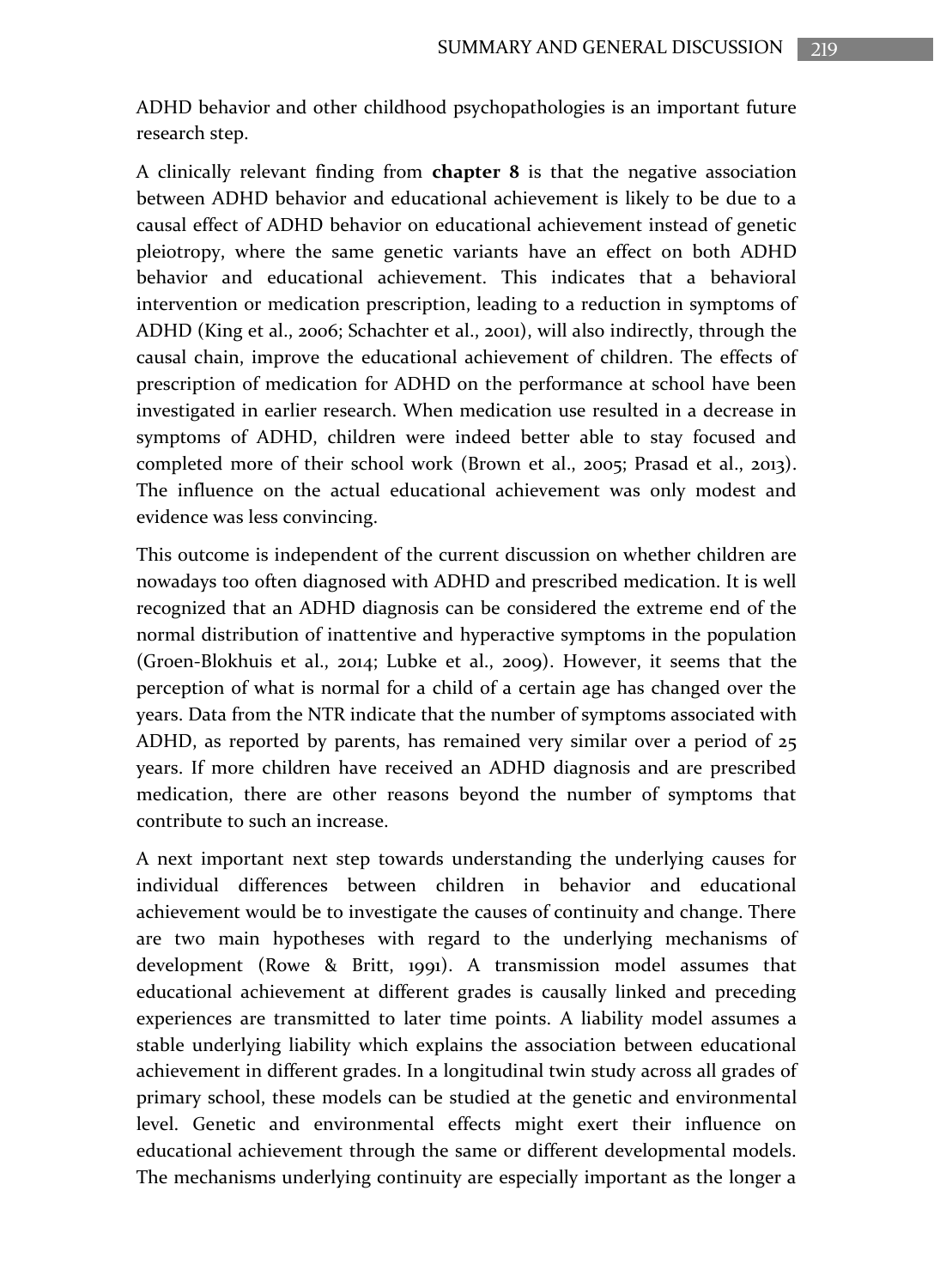child is performing below average at school, the more difficult it will be to prevent that child from falling behind. The same is true for ODD and ADHD behavior since the longer a child deviates from normal development, the more difficult it will be to successfully intervene and put it back on a normal developmental trajectory (Sroufe, 1990).

Earlier research towards continuity and change in behavioral problems has found that genetic effects are partly transmitted to later ages with some new genes coming into play at each age, whereas the influence of common environmental effects remains the same across development and unique environmental effects are important but specific to a certain age (Bartels et al., 2004). Apparently, for internalizing and externalizing problems, the unique environment is mainly specific to a certain age and has no long-term effect whereas the common environmental effects persist over time. Studies towards developmental trajectories and underlying causes of stability and change are still lacking for educational achievement. NTR started to collect teacher surveys at the ages 7, 9 and 12 years. The longitudinal data collection is now providing a unique opportunity to investigate the stability of ODD and ADHD behavior and educational achievement without the bias of a constant rater, since the longitudinal data on the behavior and school performance of a child come from different teachers at different ages and from objective tests.

Another important next step towards understanding the underlying causes for individual differences between children in behavior and educational achievement would be to identify genetic variants, and their biological mechanisms, related to educational achievement and ODD and ADHD behavior. Knowledge of these causes could lead to more effective interventions and the development of preventions. Heritability of educational achievement and of ODD and ADHD behavior is relatively high, but the identification of genetic variants associated with educational achievement or with a risk for ODD or ADHD has turned out to be much harder than expected. Genome wide association (GWA) studies have been less successful for phenotypes, such as ADHD (Neale et al., 2010) and educational achievement (Rietveld et al., 2013), than for physical phenotypes, such as height (Wood et al., 2014). One of the explanations is that behavioral phenotypes are highly complex and caused by many genetic variants with only small effects (Flint & Munafo, 2013). Other explanations are that it is more difficult to obtain large sample sizes for behavioral phenotypes and that different definitions or assessments of the phenotype might lead to heterogeneity which makes gene finding also more difficult (Wray & Maier, 2014).

Polygenic scores established that a large number of common genetic variants are contributing to variance in the phenotype of interest (Purcell et al., 2009).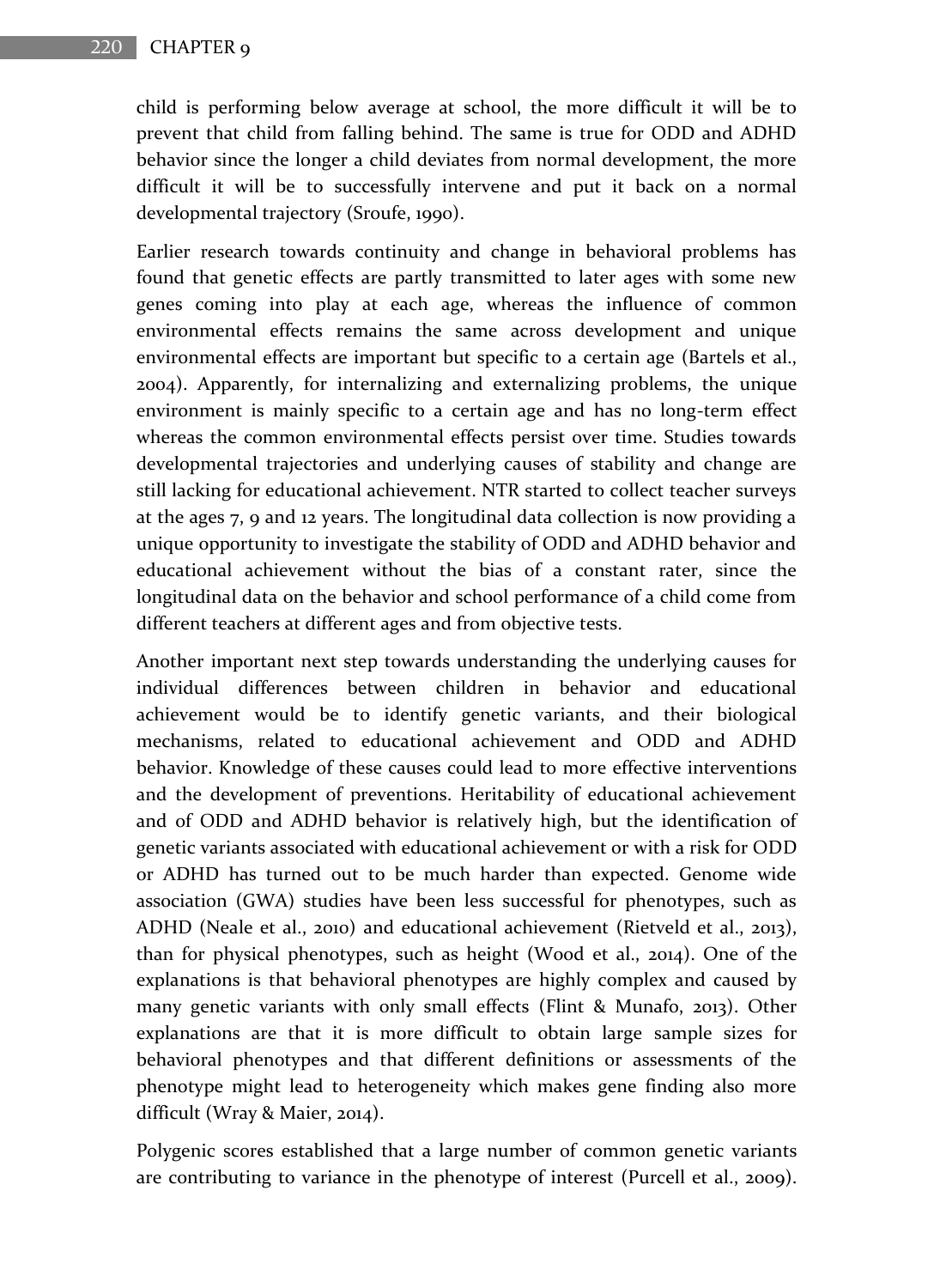The effects of these variants are not significant if tested against genome-wide significance thresholds, but polygenic score analysis allows for an exploration of the underlying etiology of an association between two phenotypes at the measured genotype level, because the information from genome-wide studies is combined into a weighted score across a large number of variants. In **chapter 7**, polygenic scores indicated that genetic variants associated with educational attainment in adults also had an influence on ADHD behavior in children. This demonstrates that even though only a few genetic variants are associated with a phenotype at the genome-wide significance threshold, the information from GWA studies can be used to further our understanding of the causes of the association between two phenotypes.

Single measured genetic variants will likely not be used in the near future to predict a predisposition for ODD or ADHD or for lower educational achievement. However, the authors of the GWA meta-analysis of educational attainment in adults calculated the power of polygenic scores as a prediction variable to make decisions regarding which children to target for interventions, e.g. pre-school programs, when sample sizes will continue to increase. A sample size of 500.000 individuals will be large enough to obtain polygenic scores that can explain 12 per cent of the variance in educational achievement, when other predictors already explain 10 per cent of the variance. This can result in a reduction of 13 per cent in sample size for an intervention and, as the costs of genotyping continue to drop, reducing the number of children to be included in costly interventions could result in substantial savings (Rietveld et al., 2013).

Identification of environmental factors does not seem to be much easier than finding genetic variants responsible for the variance between children in educational achievement and behavior. The unique environmental factors investigated so far do not account for a substantial proportion of the individual differences between children. Nonetheless, in a meta-analysis the proportion of the total variance in, amongst others, behavioral problems and general cognitive ability, explained by differences in peer interaction and student-teacher interaction, reached up to 5 per cent, which is considerably larger than the effect sizes found for genetic variants (Turkheimer & Waldron, 2000). Common environmental factors might explain larger proportions of variance and may therefore be easier to identify, but suffer as indicated earlier, from the difficulty that what we conceive of as common environment, reflects parental genotype (e.g. SES and parental education).

The co-twin control design is an attractive research design to find an association between an environmental factor and a phenotype and to test for causality of this association. This method corrects for several confounding factors, including genetic effects and several other environmental effects, such as shared SES. For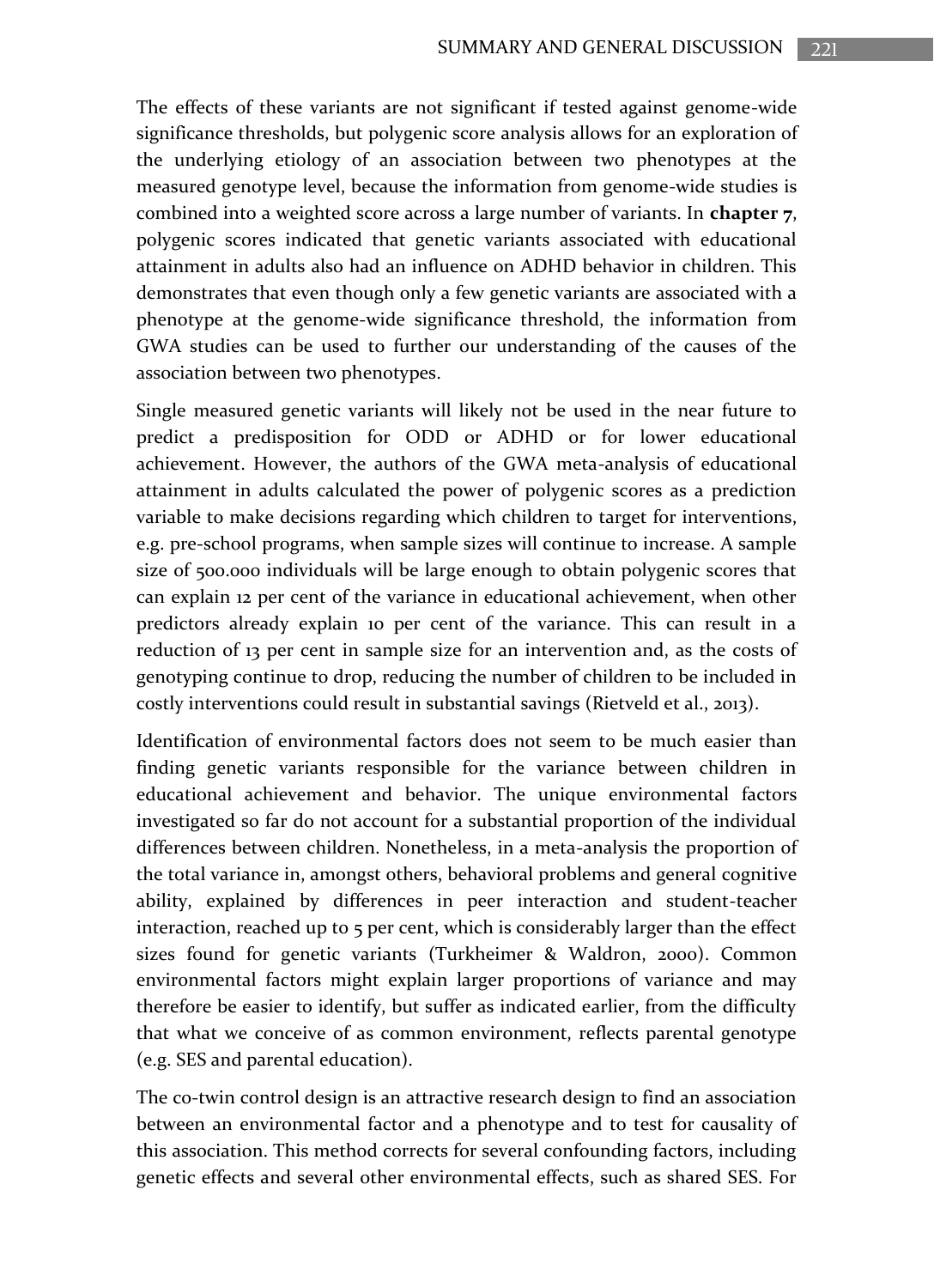example, a study including discordant twins revealed that the negative association between low birth weight and attention problems was probably due to a causal effect (Groen-Blokhuis et al., 2011) Another discordant twin study, disproved anesthesia as an environmental factor with a negative effect on educational achievement and general cognitive ability (Bartels, Althoff & Boomsma, 2009). Similarly, a study on differences between monozygotic twins in their perception of the classroom environment identified the perception of a student of the relationship with the teacher as a unique environmental factor that differed between the genetically identical twins and was linked to hyperactivity as rated by the teacher (Somersalo, Solantaus & Almqvist, 2002).

Further exploration of genetic variants, in larger sample sizes, and of environmental factors, using the methods that control for the possible confounding by genetic effects, will hopefully point to genuine causal associations making it possible to develop new prevention programs and interventions to ensure that each child masters the basic skills at school necessary to succeed in society.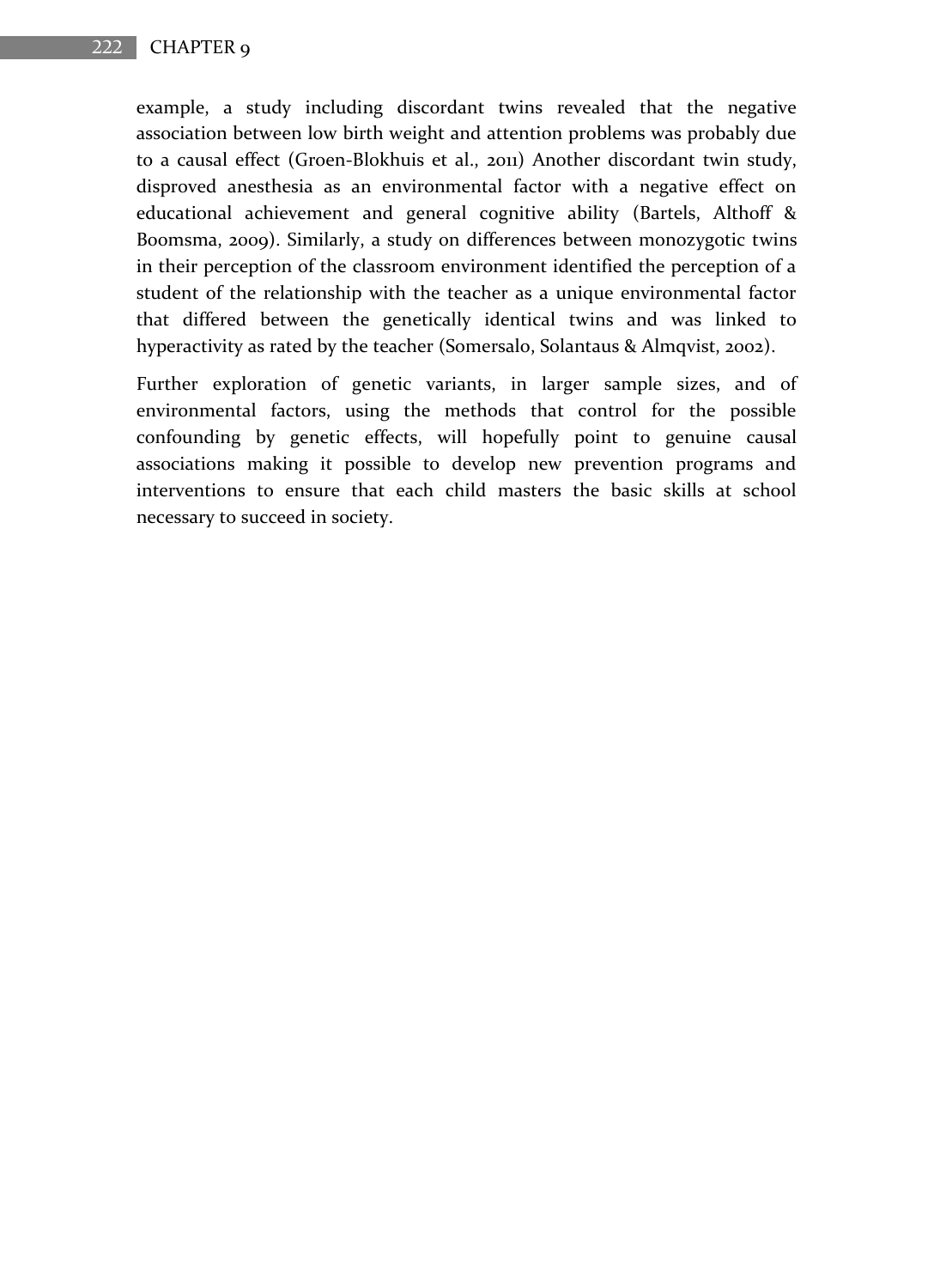#### **REFERENCES**

- Ailwood, J. (2003). A national approach to gender equity policy in Australia: another ending, another opening? *International Journal of Inclusive Education, 7 (1)*, p. 19-32.
- Angold, A., Costello, E.J., & Erkanli, A. (1999). Comorbidity. *Journal of Child Psychology and Psychiatry, 40 (1)*, p. 57-87.
- Bartels, M., Rietveld, M.J., Van Baal, G.C., & Boomsma, D.I. (2002). Heritability of educational achievement in 12-year-olds and the overlap with cognitive ability. *Twin Research, 5 (6)*, p. 544-553.
- Bartels, M., Van den Oord, E.J.C.G., Hudziak, J.J., Rietveld, M.J.H., Van Beijsterveldt, C.E.M., & Boomsma, D.I. (2004). Genetic and environmental mechanisms underlying stability and change in problem behaviors at ages 3, 7, 10, and 12. *Developmental Psychology, 40 (5)*, p. 852-867.
- Bartels, M., Althoff, R.R., & Boomsma, D.I. (2009). Anesthesia and cognitive performance in children: no evidence for a causal relationship. *Twin Research and Human Genetics, 12 (3)*, p. 246-253.
- Brown, R.T., Amler, R.W., Freeman, W.S., Perrin, J.M., Stein, M.T., Feldman, H.M., Pierce, K., & Wolraich, M.L. (2005). Treatment of attentiondeficit/hyperactivity disorder: overview of the evidence. *Pediatrics, 115 (6)*, p. e749-e757.
- Burt, S.A. (2009). Rethinking environmental contributions to child and adolescent psychopathology: a meta-analysis of shared environmental influences. *Psychological Bulletin, 135 (4)*, p. 608-637.
- Byrne, B., Coventry, W.L., Olson, R.K., Samuelsson, S., Corley, R., Willcutt, E.G., Wadsworth, S., & DeFries, J.C. (2009). Genetic and environmental influences on aspects of literacy and language in early childhood: continuity and change from preschool to Grade 2. *Journal of Neurolinguistics, 22 (3)*, p. 219-236.
- Carrington, B., Tymms, P., & Merrell, C. (2008). Role models, school improvement and the gender gap: do men bring out the best in boys and women the best in girls? *British Educational Research Journal, 34 (3)*, p. 315- 327.
- CBS Statistics Nederland (2014). Speciale scholen: leerlingen, schooltype, leeftijd.
- Cito (2002). Eindtoets Basisonderwijs. Arnhem, The Netherlands: Cito.
- Cito (2014a). Cito Leerling Volgsysteem. Arnhem, The Netherlands: Cito.
- Cito (2014b). Terugblik en resultaten 2014 Eindtoets Basisonderwijs. Arnhem, The Netherlands: Cito.
- Conners, C.K. (2001). Conners' rating scales revised. New York, NY: Multi-Health Systems, Inc.
- Conners, C.K., Sitarenios, G., Parker, J.D., & Epstein, J.N. (1998). Revision and restandardization of the Conners Teacher Rating Scale (CTRS-R): factor structure, reliability, and criterion validity. *Journal of Abnormal Child Psychology, 26 (4)*, p. 279-291.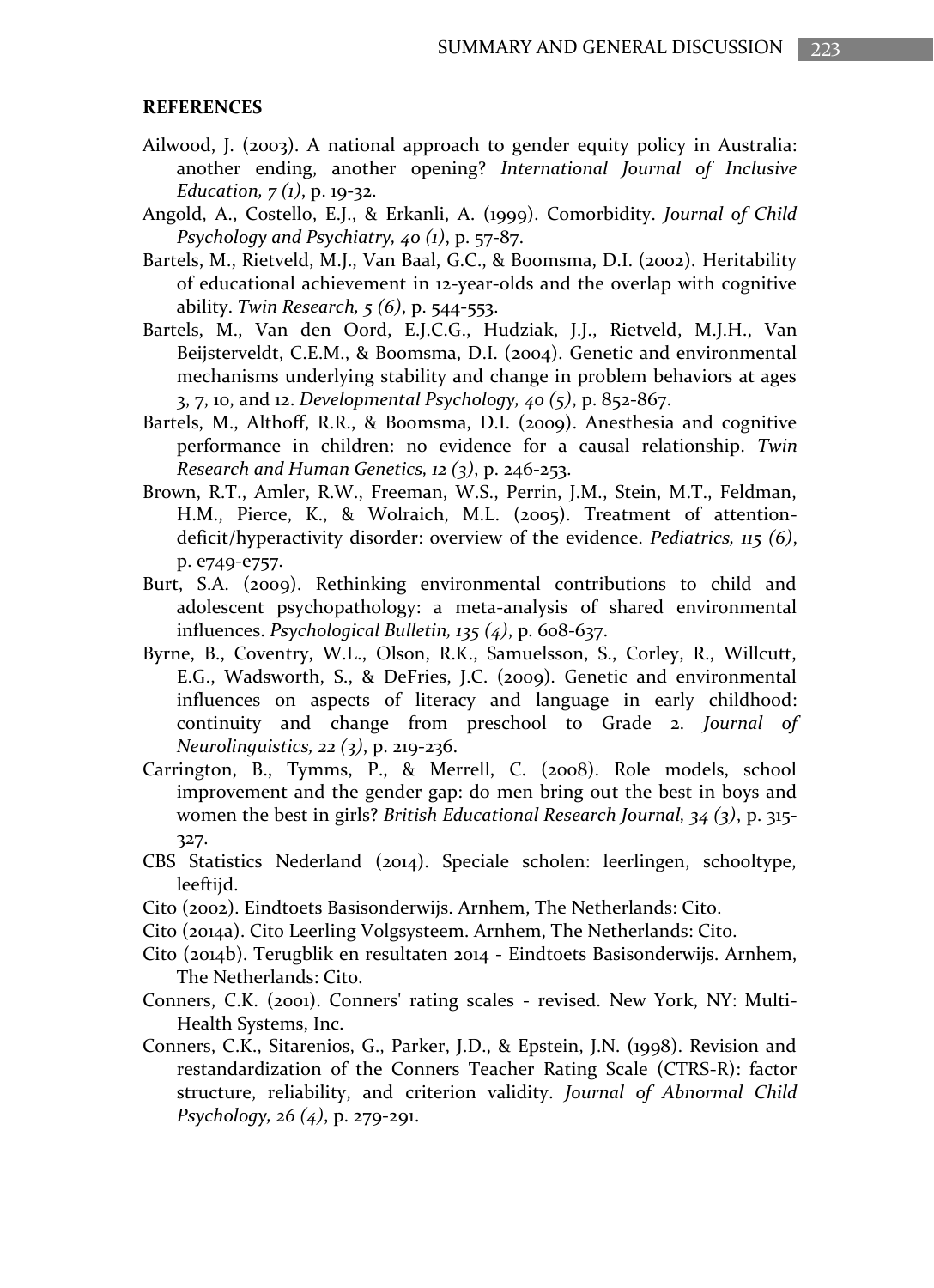- De Geus, E.J., Posthuma, D., IJzerman, R.G., & Boomsma, D.I. (2001). Comparing blood pressure of twins and their singleton siblings: being a twin does not affect adult blood pressure. *Twin Research, 4 (5)*, p. 385-391.
- Deary, I.J., Yang, J., Davies, G., Harris, S.E., Tenesa, A., Liewald, D., Luciano, M., Lopez, L.M., Gow, A.J., Corley, J., Redmond, P., Fox, H.C., Rowe, S.J., Haggarty, P., McNeill, G., Goddard, M.E., Porteous, D.J., Whalley, L.J., Starr, J.M., & Visscher, P.M. (2012). Genetic contributions to stability and change in intelligence from childhood to old age. *Nature, 482 (7384)*, p. 212- 215.
- Eaves, J.L.  $(1984)$ . The resolution of genotype x environment interaction in segregation analysis of nuclear families. *Genetic Epidemiology, 1,* p. 215-228.
- Estourgie-van Burk, G.F., Bartels, M., Boomsma, D.I., & Delemarre-van de Waal, H. (2010). Body size of twins compared with siblings and the general population: from birth to late adolescence. *The Journal of Pediatrics, 156 (4)*, p. 586-591.
- Flint, J., & Munafo, M. (2013). Genetics. Herit-ability. *Science, 340 (6139)*, p. 1416-1417.
- Gielen, M., van Beijsterveldt, C.E., Derom, C., Vlietinck, R., Nijhuis, J.G., Zeegers, M.P., & Boomsma, D.I. (2010). Secular trends in gestational age and birthweight in twins. *Human Reproduction, 25 (9)*, p. 2346-2353.
- Glasner, T.J., van Beijsterveldt, C.E., Willemsen, G., & Boomsma, D.I. (2012). Multiple births in the Netherlands. *Nederlands Tijdschrift voor Geneeskunde, 157 (A5962)*, p. 1-5.
- Groen-Blokhuis, M.M., Middeldorp, C.M., Kan, K.J., Abdellaoui, A., van Beijsterveldt, C.E., Ehli, E.A., Davies, G.E., Scheet, P.A., Xiao, X., & Hudziak, J.J. (2014). Attention-deficit/hyperactivity disorder polygenic risk scores predict attention problems in a population-based sample of children. *Journal of the American Academy of Child and Adolescent Psychiatry, 53 (10),*  p. 1123-1129.
- Groen-Blokhuis, M.M., Middeldorp, C.M., van Beijsterveldt, C.E., & Boomsma, D.I. (2011). Evidence for a causal association of low birth weight and attention problems. *Journal of the American Academy of Child and Adolescent Psychiatry, 50 (12)*, p. 1247-1254.
- Harlaar, N., Kovas, Y., Dale, P.S., Petrill, S.A., & Plomin, R. (2012). Mathematics is differentially related to reading comprehension and word decoding: evidence from a genetically sensitive design. *Journal of Educational Psychology, 104 (3)*, p. 622.
- Haworth, C.M., Wright, M.J., Luciano, M., Martin, N.G., de Geus, E.J., van Beijsterveldt, C.E., Bartels, M., Posthuma, D., Boomsma, D.I., Davis, O.S., Kovas, Y., Corley, R.P., Defries, J.C., Hewitt, J.K., Olson, R.K., Rhea, S.A., Wadsworth, S.J., Iacono, W.G., McGue, M., Thompson, L.A., Hart, S.A., Petrill, S.A., Lubinski, D., & Plomin, R. (2010). The heritability of general cognitive ability increases linearly from childhood to young adulthood. *Molecular Psychiatry, 15 (11)*, p. 1112-1120.
- Haworth, C.M., Asbury, K., Dale, P.S., & Plomin, R. (2011). Added value measures in education show genetic as well as environmental influence. *PloS One, 6 (2)*, p. e16006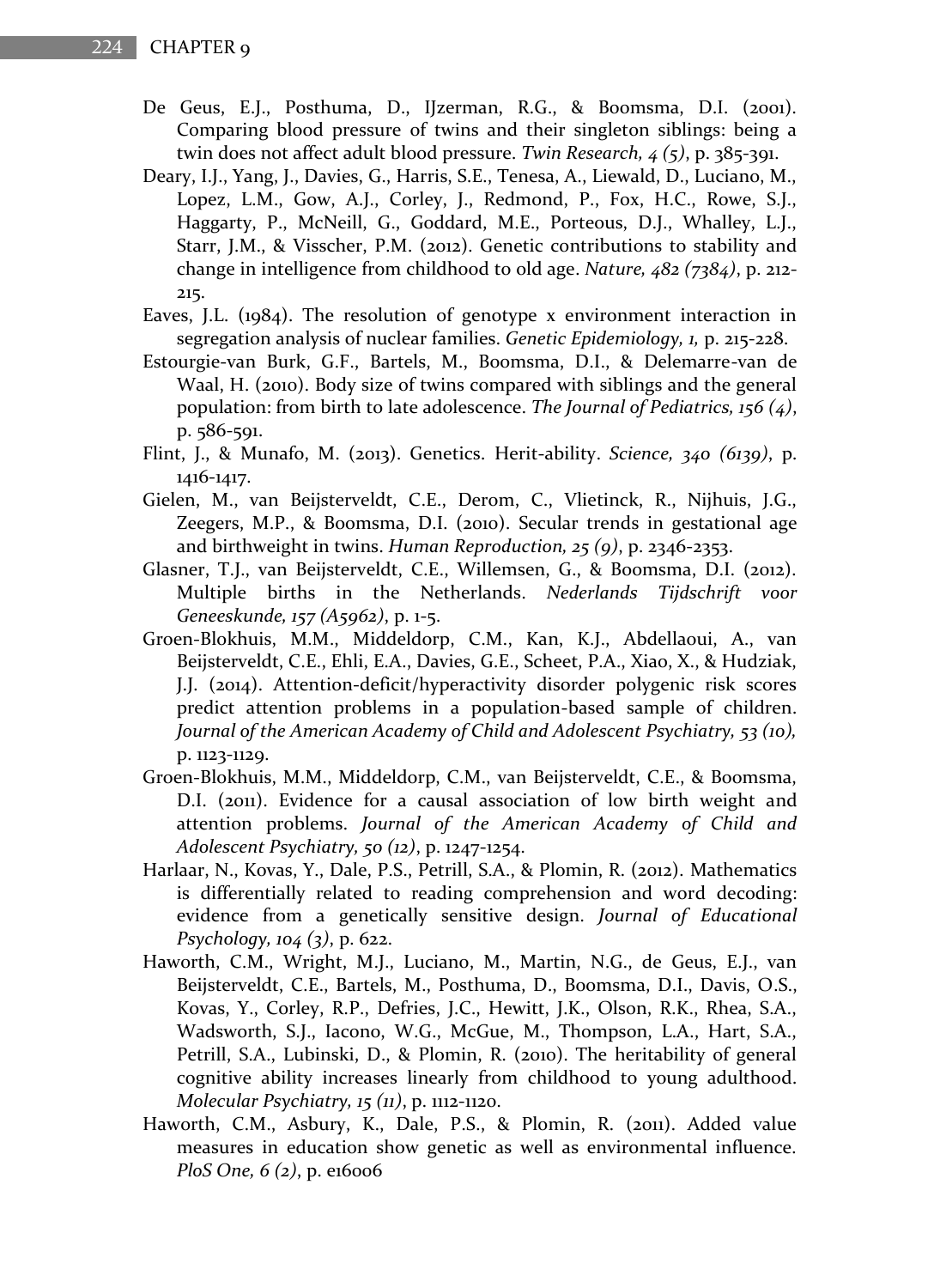- Heath, A.C., Berg, K., Eaves, L.J., Solaas, M.H., Corey, L.A., Sundet, J., Magnus, P., & Nance, W.E. (1985). Education policy and the heritability of educational attainment. *Nature, 314 (6013),* p. 734-736.
- Kan, K.J., van Beijsterveldt, C.E., Bartels, M., & Boomsma, D.I. (2014). Assessing genetic influences on behavior: informant and context dependency as illustrated by the analysis of attention problems. *Behavior Genetics, 44 (4),*  p. 326-336.
- Khadem, N., & Khadivzadeh, T. (2010). The intelligence quotient of school aged children delivered by cesarean section and vaginal delivery. *Iranian Journal of Nursing and Midwifery Research, 15 (3)*, p. 135-140.
- King, S., Griffin, S., Hodges, Z., Weatherly, H., Asseburg, C., Richardson, G., Golder, S., Taylor, E., Drummond, M., & Riemsma, R. (2006). A systematic review and economic model of the effectiveness and cost-effectiveness of methylphenidate, dexamfetamine and atomoxetine for the treatment of attention deficit hyperactivity disorder in children and adolescents. *Health Technology Assessment, 10 (23)*, p. iii-iiv.
- Kovas, Y., Voronin, I., Kaydalov, A., Malykh, S.B., Dale, P.S., & Plomin, R. (2013). Literacy and numeracy are more heritable than intelligence in primary school. *Psychological Science, 24 (10)*, p. 2048-2056.
- Lubke, G.H., Hudziak, J.J., Derks, E.M., van Bijsterveldt, T.C., & Boomsma, D.I. (2009). Maternal ratings of attention problems in ADHD: evidence for the existence of a continuum. *Journal of the American Academy of Child & Adolescent Psychiatry, 48 (11)*, p. 1085-1093.
- Lundgren, E.M., & Tuvemo, T. (2008). Effects of being born small for gestational age on long-term intellectual performance. *Best Practice and Research: Clinincal Endocrinology and Metabolism, 22 (3)*, p. 477-488.
- Maughan, B., Collishaw, S., & Pickles, A. (1998). School achievement and adult qualifications among adoptees: a longitudinal study. *Journal of Child Psychology and Psychiatry, 39 (5)*, p. 669-685.
- McGue, M., & Bouchard Jr, T.J. (1998). Genetic and environmental influences on human behavioral differences. *Annual Review of Neuroscience, 21 (1)*, p. 1-24.
- McLoughlin, G., Rijsdijk, F., Asherson, P., & Kuntsi, J. (2011). Parents and teachers make different contributions to a shared perspective on hyperactive-impulsive and inattentive symptoms: a multivariate analysis of parent and teacher ratings on the symptom domains of ADHD. *Behavior Genetics, 41 (5)*, p. 668-679.
- Merwood, A., Greven, C.U., Price, T.S., Rijsdijk, F., Kuntsi, J., McLoughlin, G., Larsson, H., & Asherson, P.J. (2013). Different heritabilities but shared etiological influences for parent, teacher and self-ratings of ADHD symptoms: an adolescent twin study. *Psychological Medicine, 43 (9)*, p. 1973-1984.
- Millsap, R.E., & Yun-Tein, J. (2004). Assessing factorial invariance in orderedcategorical measures. *Multivariate Behavioral Research, 39 (3)*, p. 479-515.
- Molenaar, D., van der Sluis, S., Boomsma, D.I., Haworth, C.M., Hewitt, J.K., Martin, N.G., Plomin, R., Wright, M.J., & Dolan, C.V. (2013). Genotype by environment interactions in cognitive ability: a survey of 14 studies from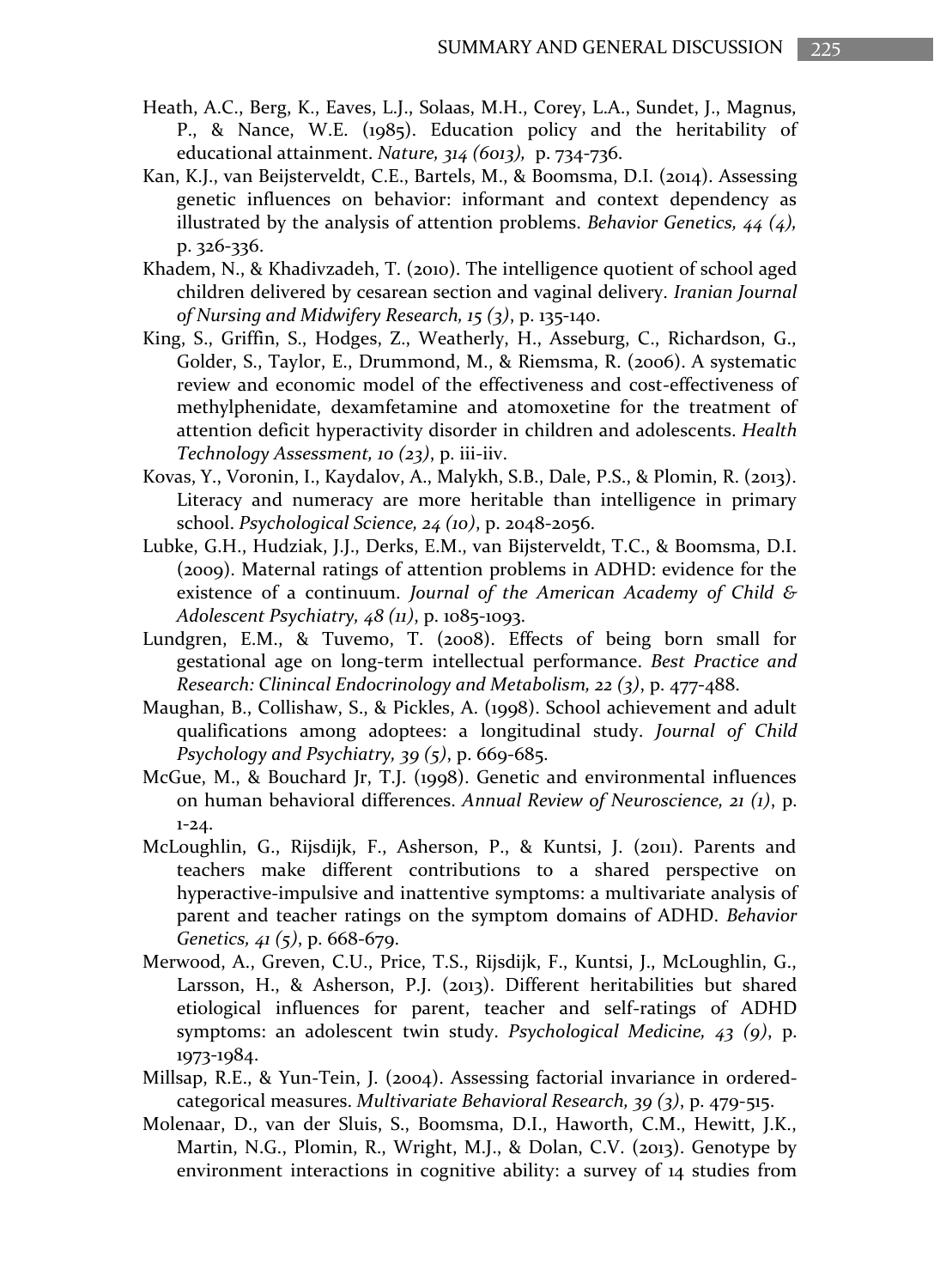four countries covering four age groups. *Behavior Genetics, 43 (3)*, p. 208- 219.

- Neale, B.M., Medland, S.E., Ripke, S., Asherson, P., Franke, B., Lesch, K.P., Faraone, S.V., Nguyen, T.T., Schafer, H., Holmans, P., Daly, M., Steinhausen, H.C., Freitag, C., Reif, A., Renner, T.J., Romanos, M., Romanos, J., Walitza, S., Warnke, A., Meyer, J., Palmason, H., Buitelaar, J., Vasquez, A.A., Lambregts-Rommelse, N., Gill, M., Anney, R.J., Langely, K., O'Donovan, M., Williams, N., Owen, M., Thapar, A., Kent, L., Sergeant, J., Roeyers, H., Mick, E., Biederman, J., Doyle, A., Smalley, S., Loo, S., Hakonarson, H., Elia, J., Todorov, A., Miranda, A., Mulas, F., Ebstein, R.P., Rothenberger, A., Banaschewski, T., Oades, R.D., Sonuga-Barke, E., McGough, J., Nisenbaum, L., Middleton, F., Hu, X., & Nelson, S. (2010). Meta-analysis of genome-wide association studies of attentiondeficit/hyperactivity disorder. . *Journal of the American Academy of Child and Adolescent Psychiatry, 49 (9)*, p. 884-897.
- Oliver, B.R., Dale, P.S., & Plomin, R. (2005). Predicting literacy at age 7 from preliteracy at age 4: a longitudinal genetic analysis. *Psychological Science, 16 (11)*, p. 861-865.
- Petersen, I., Nielsen, M.M.F., Beck-Nielsen, H., & Christensen, K. (2011). No evidence of a higher 10 year period prevalence of diabetes among 77,885 twins compared with 215,264 singletons from the Danish birth cohorts 1910 1989. *Diabetologia, 54 (8)*, p. 2016-2024.
- Powell, B., & Downey, D.B. (1997). Living in single-parent households: an investigation of the same-sex hypothesis. *American Sociological Review, 62 (4),* p. 521-539.
- Prasad, V., Brogan, E., Mulvaney, C., Grainge, M., Stanton, W., & Sayal, K. (2013). How effective are drug treatments for children with ADHD at improving on-task behaviour and academic achievement in the school classroom? A systematic review and meta-analysis. *European Child and Adolescent Psychiatry, 22 (4)*, p. 203-216.
- Purcell, S. (2002). Variance components models for gene-environment interaction in twin analysis. *Twin Research, 5 (6)*, p. 554-571.
- Purcell, S.M., Wray, N.R., Stone, J.L., Visscher, P.M., O'Donovan, M.C., Sullivan, P.F., & Sklar, P. (2009). Common polygenic variation contributes to risk of schizophrenia and bipolar disorder. *Nature, 460 (7256)*, p. 748-752.
- Reinke, W.M., & Herman, K.C. (2002). Creating school environments that deter antisocial behaviors in youth. *Psychology in the Schools, 39 (5)*, p. 549-559.
- Rietveld, C.A., Medland, S.E., Derringer, J., Yang, J., Esko, T., Martin, N.W., Westra, H.J., Shakhbazov, K., Abdellaoui, A., Agrawal, A., Albrecht, E., Alizadeh, B.Z., Amin, N., Barnard, J., Baumeister, S.E., Benke, K.S., Bielak, L.F., Boatman, J.A., Boyle, P.A., Davies, G., de, L.C., Eklund, N., Evans, D.S., Ferhmann, R., Fischer, K., Gieger, C., Gjessing, H.K., Hagg, S., Harris, J.R., Hayward, C., Holzapfel, C., Ibrahim-Verbaas, C.A., Ingelsson, E., Jacobsson, B., Joshi, P.K., Jugessur, A., Kaakinen, M., Kanoni, S., Karjalainen, J., Kolcic, I., Kristiansson, K., Kutalik, Z., Lahti, J., Lee, S.H., Lin, P., Lind, P.A., Liu, Y., Lohman, K., Loitfelder, M., McMahon, G., Vidal, P.M., Meirelles, O., Milani, L., Myhre, R., Nuotio, M.L., Oldmeadow, C.J., Petrovic, K.E., Peyrot, W.J.,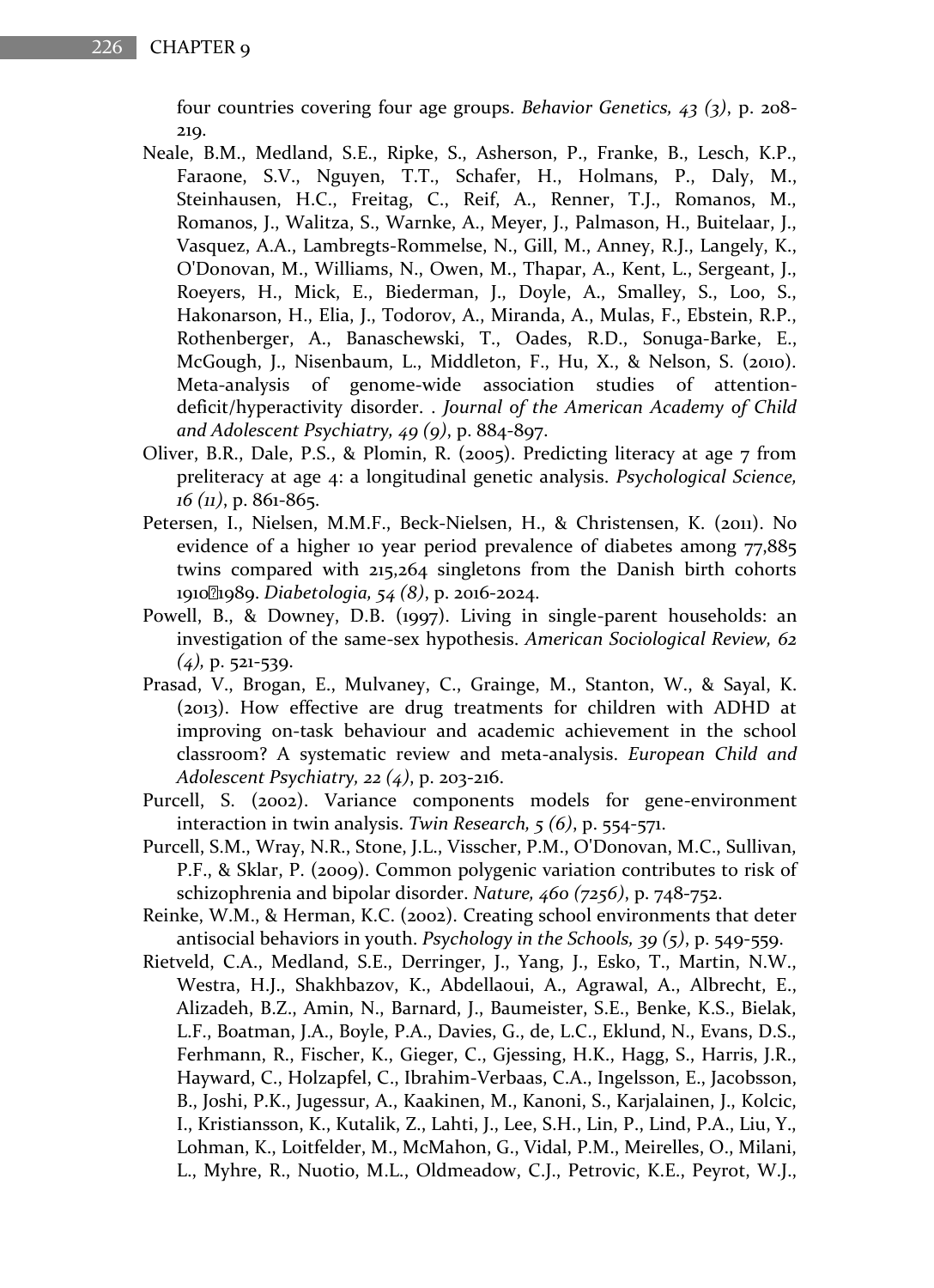Polasek, O., Quaye, L., Reinmaa, E., Rice, J.P., Rizzi, T.S., Schmidt, H., Schmidt, R., Smith, A.V., Smith, J.A., Tanaka, T., Terracciano, A., van der Loos, M.J., Vitart, V., Volzke, H., Wellmann, J., Yu, L., Zhao, W., Allik, J., Attia, J.R., Bandinelli, S., Bastardot, F., Beauchamp, J., Bennett, D.A., Berger, K., Bierut, L.J., Boomsma, D.I., Bultmann, U., Campbell, H., Chabris, C.F., Cherkas, L., Chung, M.K., Cucca, F., de, A.M., De Jager, P.L., De Neve, J.E., Deary, I.J., Dedoussis, G.V., Deloukas, P., Dimitriou, M., Eiriksdottir, G., Elderson, M.F., Eriksson, J.G., Evans, D.M., Faul, J.D., Ferrucci, L., Garcia, M.E., Gronberg, H., Guethnason, V., Hall, P., Harris, J.M., Harris, T.B., Hastie, N.D., Heath, A.C., Hernandez, D.G., Hoffmann, W., Hofman, A., Holle, R., Holliday, E.G., Hottenga, J.J., Iacono, W.G., Illig, T., Jarvelin, M.R., Kahonen, M., Kaprio, J., Kirkpatrick, R.M., Kowgier, M., Latvala, A., Launer, L.J., Lawlor, D.A., Lehtimaki, T., Li, J., Lichtenstein, P., Lichtner, P., Liewald, D.C., Madden, P.A., Magnusson, P.K., Makinen, T.E., Masala, M., McGue, M., Metspalu, A., Mielck, A., Miller, M.B., Montgomery, G.W., Mukherjee, S., Nyholt, D.R., Oostra, B.A., Palmer, L.J., Palotie, A., Penninx, B.W., Perola, M., Peyser, P.A., Preisig, M., Raikkonen, K., Raitakari, O.T., Realo, A., Ring, S.M., Ripatti, S., Rivadeneira, F., Rudan, I., Rustichini, A., Salomaa, V., Sarin, A.P., Schlessinger, D., Scott, R.J., Snieder, H., St, P.B., Starr, J.M., Sul, J.H., Surakka, I., Svento, R., Teumer, A., Tiemeier, H., van Rooij, F.J., Van Wagoner, D.R., Vartiainen, E., Viikari, J., Vollenweider, P., Vonk, J.M., Waeber, G., Weir, D.R., Wichmann, H.E., Widen, E., Willemsen, G., Wilson, J.F., Wright, A.F., Conley, D., Davey-Smith, G., Franke, L., Groenen, P.J., Hofman, A., Johannesson, M., Kardia, S.L., Krueger, R.F., Laibson, D., Martin, N.G., Meyer, M.N., Posthuma, D., Thurik, A.R., Timpson, N.J., Uitterlinden, A.G., van Duijn, C.M., Visscher, P.M., Benjamin, D.J., Cesarini, D., & Koellinger, P.D. (2013). GWAS of 126,559 individuals identifies genetic variants associated with educational attainment. *Science, 340 (6139)*, p. 1467-1471.

- Robbers, S.C., van Oort, F.V., Polderman, T.J., Bartels, M., Boomsma, D.I., Verhulst, F.C., Lubke, G.H., & Huizink, A.C. (2011). Trajectories of CBCL Attention Problems in childhood. *European Child and Adolescent Psychiatry, 20 (8)*, p. 419-427.
- Rowe, D.C., & Britt, C.L. (1991). Developmental explanations of delinquent behavior among siblings: common factor vs. transmission mechanisms. *Journal of Quantitative Criminology, 7 (4)*, p. 315-332.
- Scarr, S., & Weinberg, R.A. (1983). The Minnesota adoption studies: genetic differences and malleability. *Child Development, 54 (2),* p. 260-267.
- Scarr-Salapatek, S. (1971). Race, social class, and IQ. *Science, 174 (4016)*, p. 1285- 1295.
- Schachter, H.M., King, J., Langford, S., & Moher, D. (2001). How efficacious and safe is short-acting methylphenidate for the treatment of attention-deficit disorder in children and adolescents? A meta-analysis. *Canadian Medical Association Journal, 165 (11)*, p. 1475-1488.
- Somersalo, H., Solantaus, T., & Almqvist, F. (2002). Classroom climate and the mental health of primary school children. *Nordic Journal of Psychiatry, 56 (4)*, p. 285-290.